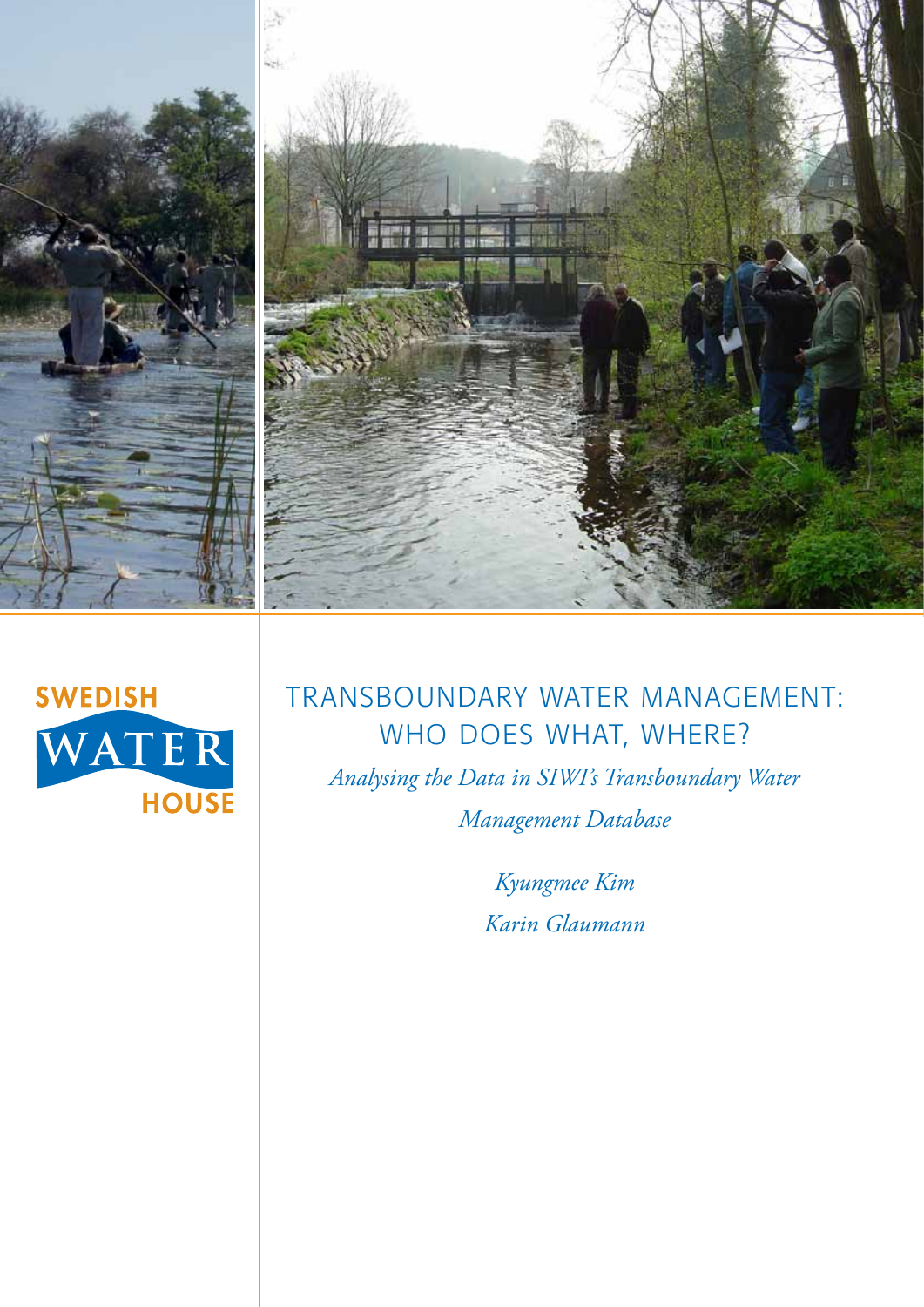## **Contents**

|                                   | 3 |
|-----------------------------------|---|
|                                   |   |
|                                   |   |
|                                   |   |
|                                   |   |
|                                   |   |
|                                   |   |
|                                   |   |
|                                   |   |
|                                   |   |
|                                   |   |
|                                   |   |
|                                   |   |
|                                   |   |
|                                   |   |
| What are TWM Actors Promoting? 17 |   |
|                                   |   |
|                                   |   |

Note to the reader: In 2011, Swedish Water House initiated a project to map what regional and international actors are doing within Transboundary Water Management (TWM). This was a response to the very limited, fragmented and often case-specific nature of TWM knowledge. The lack of collated knowledge on the TWM actors can hinder effective cooperation among them. The actor-based mapping aimed to assist the identification of "knowledge gaps" and needs for further actions to promote objective decision-making, thereby helping to form a framework for resource allocation in TWM. A database was created from the collected information that gives a snapshot of the activities, tools and projects led by different actors working with various transboundary water issues.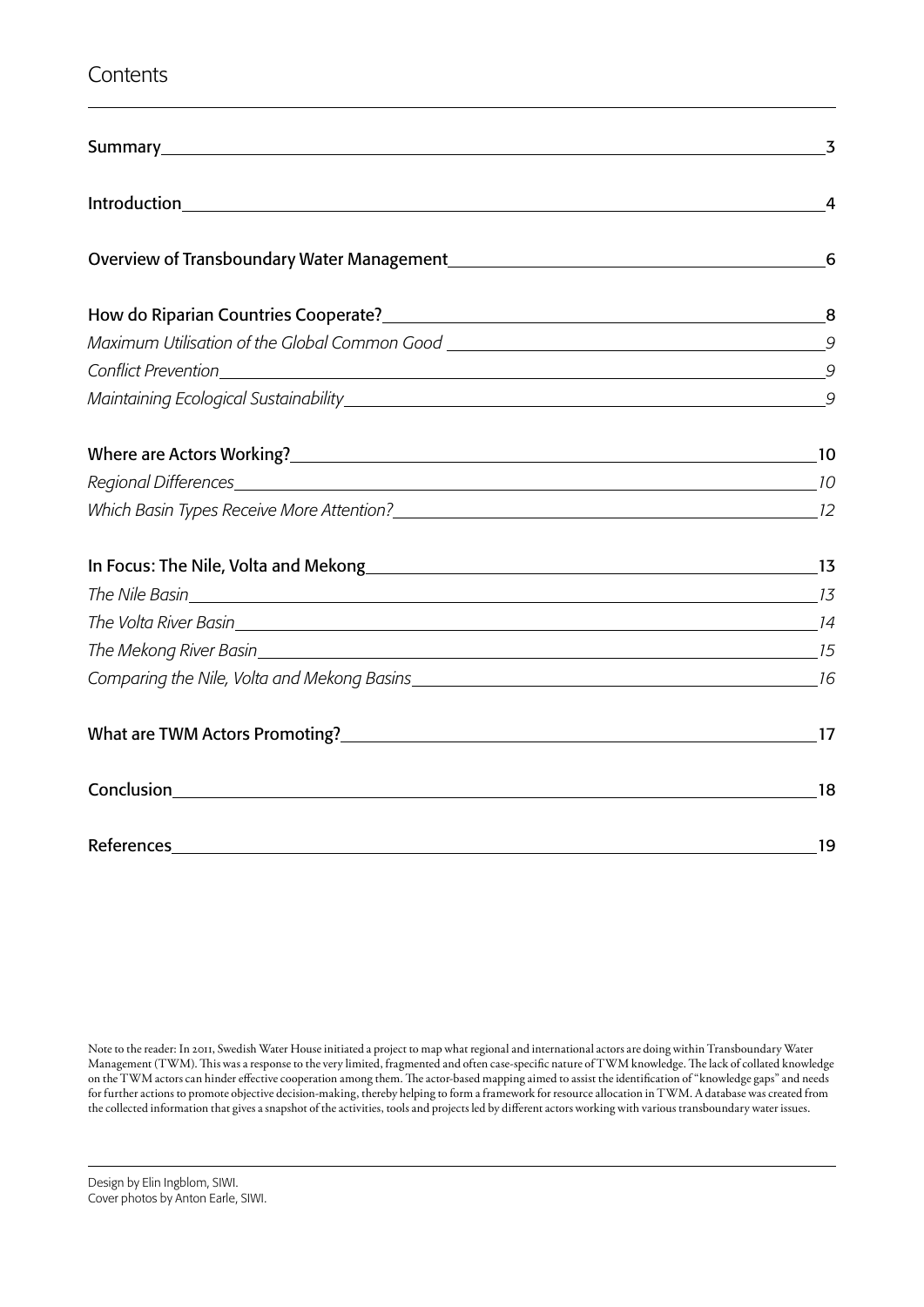In 2011 the Swedish Water House conducted a mapping of regional and international actors working in transboundary water management (TWM), which aimed to assist the identification of "knowledge gaps" and needs for further actions that could lead to more informed decision-making in water management. It also sought to promote objective decision-making, thereby helping to form a framework for resource allocation in TWM. Based on the mapping a database was created. The on-going activities of 94 actors, and more than 700 transboundary river and lake basins, aquifers and large marine ecosystems<sup>1</sup> can be found in the database. Similar efforts made previously have focused on legal frameworks or on capacity building through sharing project information (IWLEARN, 2012; WWF *et al.*, 2010; UNWAIS, 2012; TFDD 2007). The TWM mapping and database takes a broader focus and an actor-based approach.

The complexity and significance of TWM have been reiterated by researchers, politicians and water professionals. The socio-economic disparity as well as power asymmetries between the riparian countries is one of the obstacles to cooperation of TWM institutions.

The development of physical infrastructure is often a sensitive issue, but one of the main driving forces of cooperation in some cases.

The primary objectives of TWM cooperation can be divided into three categories: 1) maximum utilisation of the common good (utilitarian approach); 2) conflict

prevention; 3) maintaining ecological sustainability.

This report analyses the findings from the database. It shows that more actors working with transboundary water issues focus their efforts on Africa than in any other region. Furthermore, most activities are located in transboundary rivers, while other basin types receive less attention. The three basins with the largest number of actors working with TWM are the Nile, Volta and Mekong.

According to the analysis of three basins with the most active number of TWM actors (the Nile, the Volta, the Mekong River Basin), the utilitarian approach appears to be the most prominent objectives of the current actors' activities. Activities to maintain ecological sustainability are more prevalent in the Mekong River Basin, where information management has been successful and led by the strong institutional capacity of the transboundary basin organisation, Mekong River Commission. Conflict prevention activities are not as prominent in practice as they are in academic literature on transboundary water issues. None of the actors in the database involved in the Nile, Volta and the Mekong, are focused on conflict prevention as their main objective. Actors also provide different tools aimed to support transboundary water management, often in the form of publications. Most of the tools developed are broad and cover several aspects of TWM. The most common are tools providing information on how to construct legal frameworks.

<sup>1</sup> Transboundary basin borders are from International Water Learning Exchange & Resource Network (IWLEARN: www.iwlearn.net)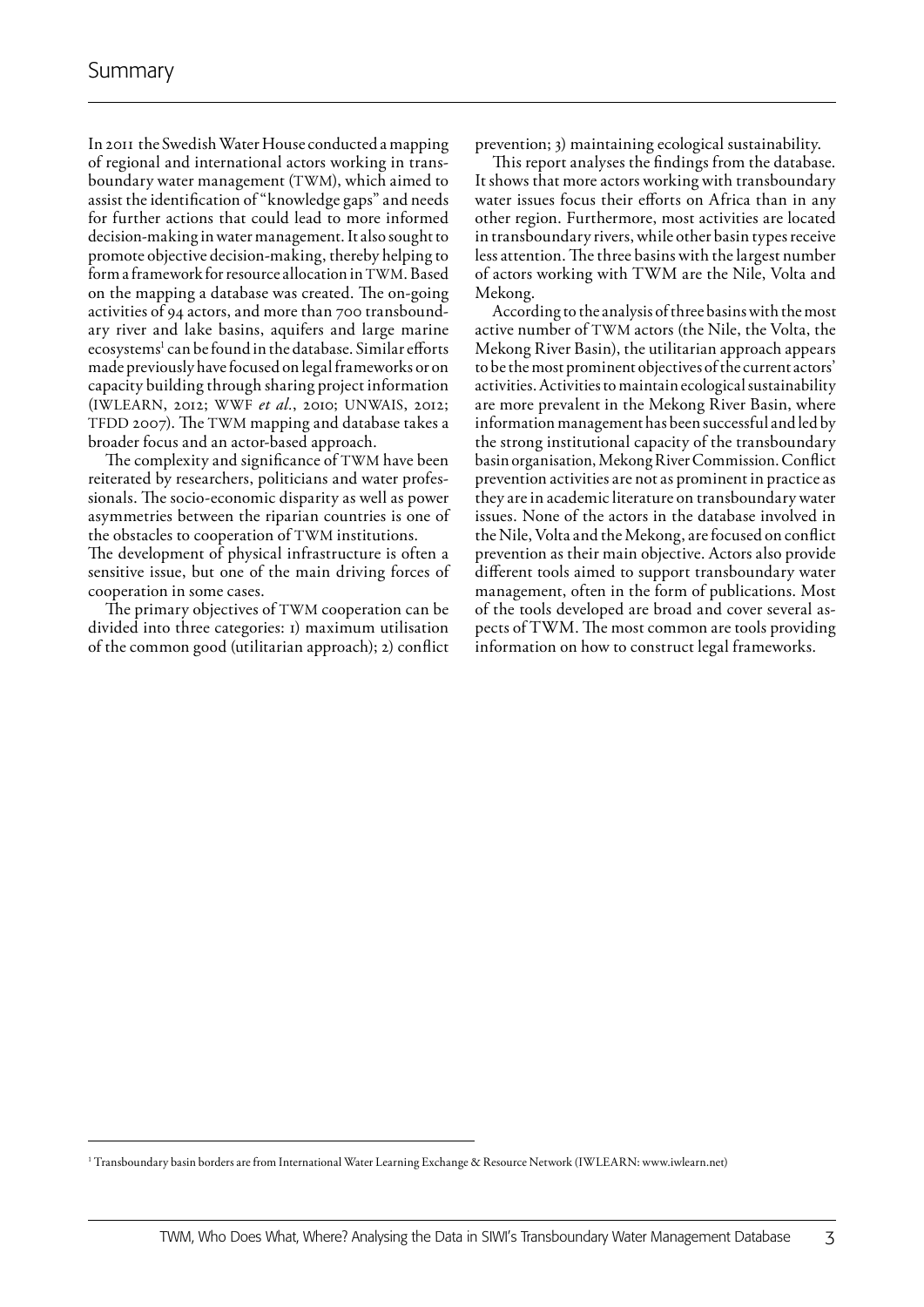Knowledge on Transboundary Water Management (TWM) is limited, fragmented and often case-specific. As a response to this, the Swedish Water House conducted a mapping of regional and international actors aiming to assist the identification of "knowledge gaps" and needs for further actions that can lead to more informed decision-making in water management. It also sought to help actors form a framework for resource allocation in TWM. Information was mainly collected through desktop research. Reports, policy documents and other material shared through websites of the various actors constituted the basis for information collection. A limited number of electronic interviews were also conducted with individuals responsible for TWM issues in their respective organisations. The survey was conducted over three months (October-December 2011) and a database was created based on the information collected. It is built around a visualised map showing the activities of different actors working on transboundary water issues (see Figure 1).

Some earlier efforts have been taken to collate information on the legal frameworks and agreements on TWM activities. One example is the Transboundary Freshwater Dispute Database (TFDD) developed by the Oregon State University's Department of Geosciences, in collaboration with the Northwest Alliance for Computational Science and Engineering. It contains a wealth of data for researchers studying international water conflicts, such as information on 450 international fresh water related agreements. Based on the TFDD database, Wolf et al. (2003) identified the basins at risk of conflict through comprehending biophysical, socioeconomic and geopolitical data between 1948 and 1999. The WWF/UK Department for International Development (DFID) review of the 'international architecture' related to transboundary water resources management from 2010 is another example. Through regional assessments, interviews and literature reviews it analysed the global state of TWM in order to suggest improvements to the international architecture, defined as legal arrangements and institutions governing transboundary water resources.

When it comes to collecting information on TWM projects and tools, two initiatives stand out. The UN-Water Activity Information System Plus (UNWAIS+), developed by the UN-Water Decade Programme on Capacity Development, contains information on transboundary water projects carried out by UN-Water members, partners and associated programmes. The Global Environment Facility's (GEF) International Waters Learning Exchange and Resource Network (IW:LEARN) holds information of GEF International Waters projects, including case studies, transboundary diagnostic analyses and strategic action programmes. Although the main focus is on



Figure 1 Transboundary Water Management Database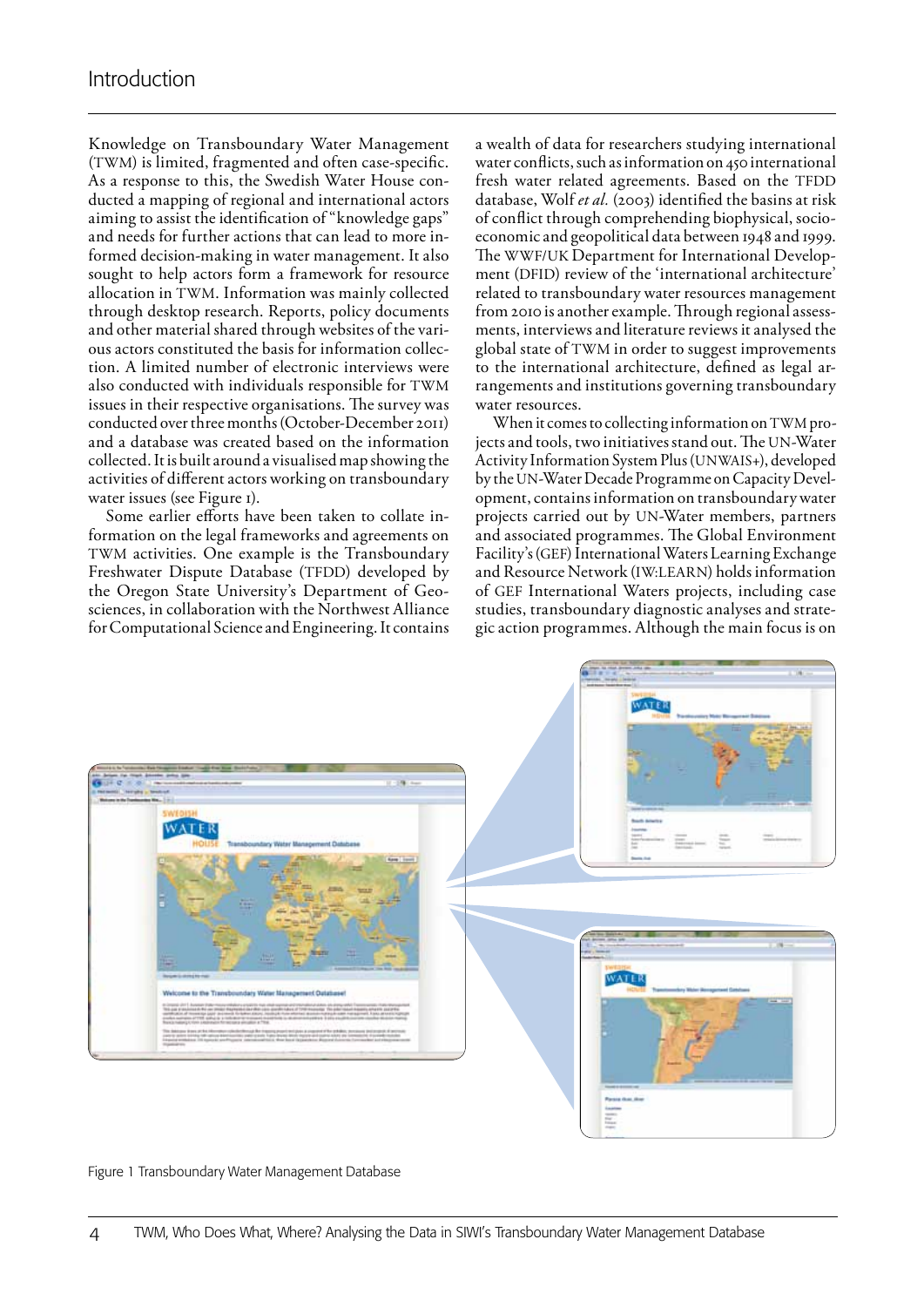information about specific projects, there are also some tools shared, which are mainly provided in the form of reports. Both initiatives aim to enhance knowledge on TWM, by engaging in "learning by sharing".

This database takes a broader focus, providing information on the different type of activities that are taken on by TWM actors. Organisations can use it as a base for discussion on future activities and decrease the risk of duplication. Researchers can use it to identify research needs and water managers and decision-makers to identify working models and tools that facilitate river basin management.

Currently the database holds 94 actors, from six actor groups: River Basin Organisations, Regional Economic Communities (RECs), International Financial Institutions (IFIs), UN agencies, International Non-Governmental Organisations and Intergovernmental Organisations (INGOs). There are additional actor groups that play an important role in TWM, such as donor agencies that have not been included at this stage. Although these are not included in the current database, its interactive format allows for the addition of new actors, projects, tools and activities in the future.

TWM actors are broadly defined as any regional or international organisation, institution or network working with TWM. Through the map, which includes more than 700 basins, on-going activities in various basins can be found. For each actor, an overall description of the type of TWM activities is given, complemented by project-specific information where this was available. Information on tools, in most cases in the form of policyrecommendations or basin-related data, is also included for some actors. It is important to note that some of the information gathered in this database was taken from the actor's websites and it may reflect an organisation's ambitions rather than the activities they are actually implementing.

This report presents the main findings from the mapping exercise based on the current state of the database (June 2012). The following section provides a brief overview of TWM as well as a review of the different ways states cooperate and their motivation to do so. This is followed by analysis of the findings of the mapping exercise, including the geographical focus of actors and the type of activities given attention.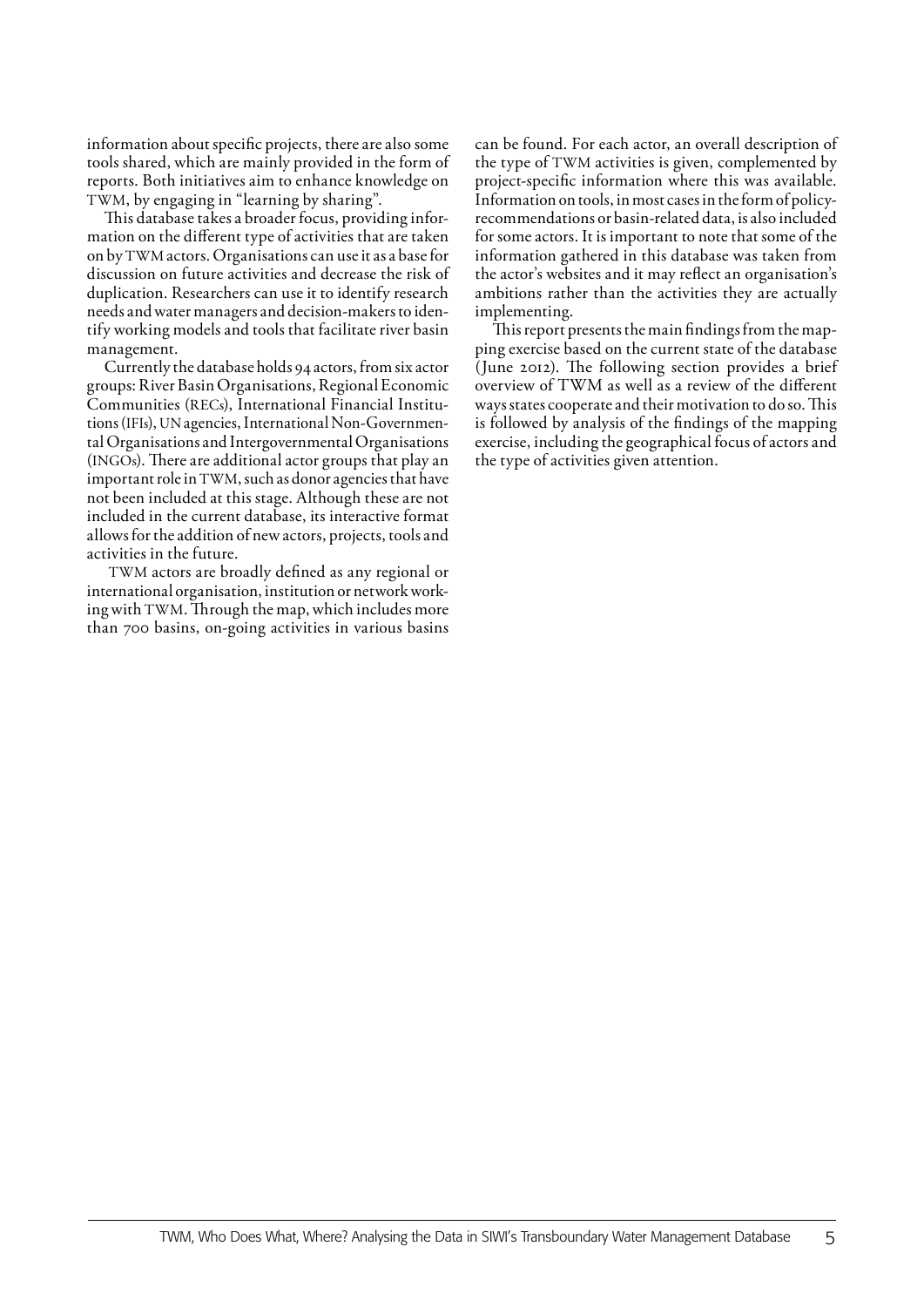Approximately 40 per cent of the world's population lives near river and lake basins that are shared by two or more countries (Sadoff and Grey, 2005), and even a larger share depend on these transboundary basins for their livelihoods. Some 263 transboundary lake and river basins have been identified and account for 60 per cent of global freshwater flows (Giordano and Wolf, 2002). In addition, approximately 300 transboundary aquifers systems are supporting roughly 2 billion people globally. With growing pressure on freshwater resources, transboundary water resources management is an important regional and international public good (Nicol *et al.,* 2001; Jägerskog *et al.*, 2007).

The complexity of TWM has been addressed by several authors (Earle *et al.*, 2010; Giordano and Wolf, 2003; Phillips *et al.,* 2005). Part of the complexity includes the process of reaching consensus among the riparian countries to create an intergovernmental transboundary basin organisation. A host of factors, such as different levels of socio-economic development between states, institutional capacity, infrastructure development, and the level of trust, affect TWM and cooperation on water resources. Differences in socio-economic development between riparian countries contribute to differences in the demand for and use of transboundary waters. For example, the 10 countries bordering the Nile vary significantly when it comes to socio-economic development (figure 2). The regional powerhouse Egypt has roughly 18 times higher Gross National Income per capita than the Democratic Republic of Congo. A strong national economy often translates into better social development including education, health and to reduced poverty and inequality. Furthermore, a country's institutional capacity to manage water is closely linked to the level of socio-economic development. In some riparian countries, poverty slows institutional capacity building. Not only institutional capacity, but also skilled human resources are essential to generate sound water management.

The best way of managing transboundary water resources is through an integrated approach. In practice, however, many transboundary basins lack the required institutions to prevent and resolve conflicts and to coordinate resource sharing. Low levels of trust between institutions and strong political influence by the national decision makers in these matters can also prevent cooperation on TWM (UNDP, 2006). When the riparian countries have unequal capacity to manage their shared waters, the trust between them becomes harder to achieve.

Another challenge in TWM is the slow development of physical infrastructure. Low levels of socio-economic development often lead to underdevelopment of physical infrastructure. In terms of mitigating the blue water



Figure 2 Socio-Economic Development Indicators of the Nile Riparian countries (UNDP 2012)2

<sup>2</sup> The data of South Sudan for the year 2011 is not available (UNDP 2012)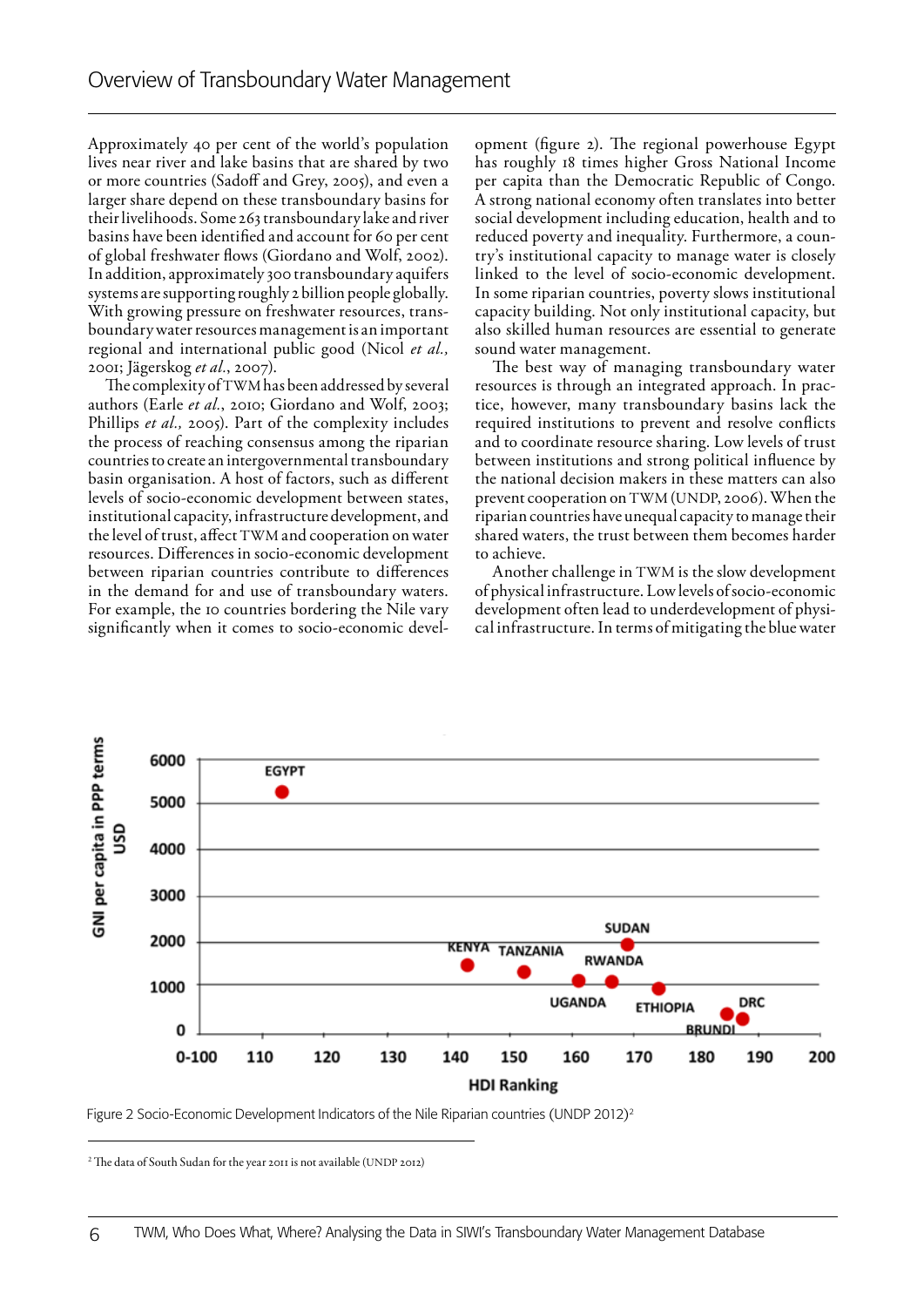shortage, construction of multipurpose storage facilities can mitigate the impacts of hydro-climate variability. Particularly in Africa, the need to build more water infrastructure for irrigation has been addressed by both high-level politicians and peasant farmers. Infrastructure development in contested transboundary basins, however, can invoke controversies over water allocation. Despite the existing challenges in TWM, cooperation on transboundary waters has a long history. TWM cooperation often begins with activities to promote trustbuilding and information-sharing. Building reliable and accountable institutions to manage transboundary waters is an essential part of TWM cooperation, but it is certainly not the end goal of actors and their activities. Promoting cooperation in TWM is more a processoriented activity rather than an outcome-oriented.

The Regional Water Governance Project of the University of Arizona (definitions adopted from Gerlak 2007:4, see figure 3), divided transboundary water cooperation into three categories:

1. Shallow cooperation: Characterised by 'loose institutional cooperation', where there is no official headquarters or formalised bureaucratic mechanisms of cooperation. Instead there may be shifting structures such as joint committees, coordination teams, technical teams, task forces, or partnerships.

- 2. Intermediate cooperation: Characterised by a 'more sophisticated level of bureaucratic organisation', where regular meetings are held between the parties, and there is a permanent headquarters or secretariat with independent staff. This organisation is not financial independant, and may, for instance, be dependent on donor funding.
- 3. Deep cooperation: Characterised by 'a high degree of bureaucratic organisation and financial independence'. Such institutional arrangements qualify as formal international organisations, as they 'institutionalised collective decision-making and oversight in governance.'

In order to reach deep cooperation, it is essential to establish sufficient bureaucratic organisation to assure some stability of management.



Figure 3 Levels of Cooperation (adopted from Gerlak 2007:4)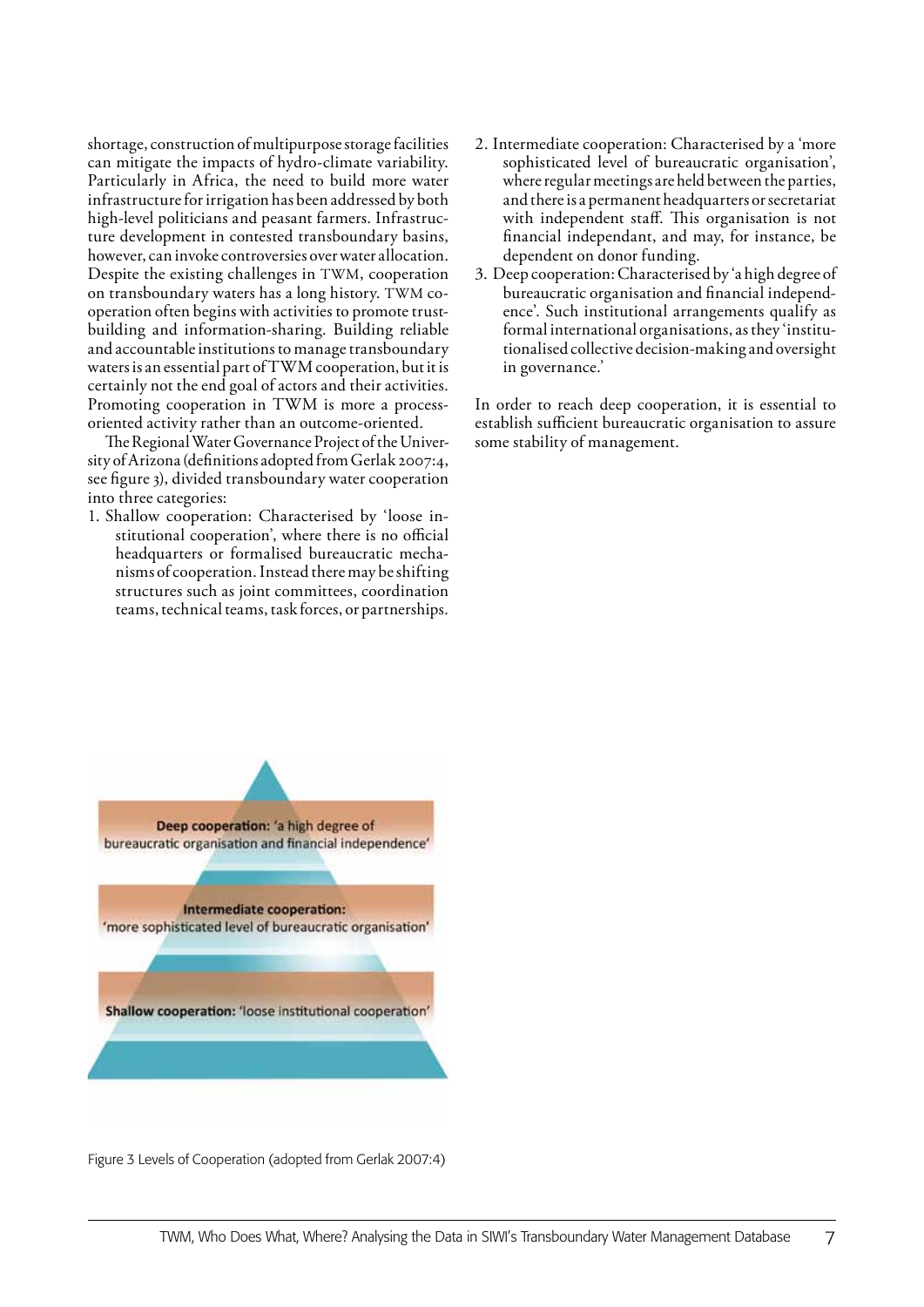## "Whisky is for drinking, water is for fighting over"

## *Mark Twain*

Transboundary water management (TWM) is a political process: political borders divide the transboundary watershed; politicians make decisions on transboundary water resources; and political structures of the riparian countries affect TWM significantly (Earle *et al.*, 2010). This means that the management of transboundary water is heavily influenced by 'hydropolitics'.

Organisations involved in TWM at the local, regional and international level are increasingly focusing on ways to navigate hydropolitics to enhance the cooperation in TWM. Over the past two decades, the discourse on hydropolitcs has evolved. Earlier discussions emphasised the risks of water conflicts as the consequence of the competition over transboundary water (Bullock and Darwish, 1993; Gleick, 1993; Starr 1991). Later scholars argued against the 'water wars' thesis and focused on the potential for 'water cooperation' (Alam 2002; Allan, 2002; Beaumont, 1994; Homer-Dixon 1999; Swain, 2001; Wolf 1999). Wolf (1999) showed this trend with empirical data by comparing the datasets of waterrelated conflicts and treaties, which revealed that only seven minor conflicts over water have been recorded while 145 water-related treaties have been signed between 1918-1994.

One argument to explain why there have been few physical conflicts over water is that water scarce regions



Figure 4 Forms and Fields of Powers (Cascao & Zeitoun, 2010: 31-32)

are able to import virtual water from the water abundant countries, mainly through the international food market (Allan, 2002). Thus, their large-scale water needs (for the production of agricultural products) can be more easily solved through international food trade than they can be by engaging in physical conflict with a neighbour over water resources. Beaumont (1994) proposed that the water wars will be avoided in the Middle East because the improved water use efficiency in irrigation in the region will reduce pressure on local resources. Alam (2002) argued further that avoiding conflicts over water has encouraged the cooperation transboundary water, and showed how this occurred in the contested Indus Basin.

The key question that follows is: "Why do riparian countries choose to cooperate on water issues?"

After water cooperation became the dominant discourse in TWM, questions on 'what qualifies as good cooperation?' and 'how does the power asymmetries affect the cooperation?' have become more important. Power relations are asymmetric in transboundary river basins, which often lead to inequitable and sub-optimal use of water resources between riparians (Allan and Mirumachi, 2010: 19). The forms and fields of power can be categorised into geographical power, material power, bargaining power and ideation power (See figure 4, Cascao & Zeitoun, 2010: 31-32). The basin hegemons may influence others in agenda setting and decision making by executing these various forms of power over other riparians. When all the riparian countries disagree on the fairness and justice in TWM, the cooperative management of the shared water may become more difficult.

The quality of cooperation has become another centrum of debate in TWM. The existence of a water treaty on data-sharing and other interventions such as technical assistance and decision support system do not ensure effective cooperation (Daoudy and Kistin, 2008). Many TWM actors and their activities are primarily focusing on establishing TWM regimes. Understanding of "cooperation" is loosely-defined and does not necessarily call for solving 'all relevant issues' under the name of cooperation (Jägerskog and Zeitoun, 2009; Molle, 2008). In fact, some treaties stand for much more than what the riparian countries can achieve in reality. The quality of cooperation needs to be addressed and prioritised by the transboundary water policy-makers (Jägerskog and Zeitoun, 2009).

 Followed by the shift of the TWM research focus from conflict to cooperation, the existing and newly established TWM organisations put emphasis on cooperation in their objectives and activities.

The diverse objectives of TWM cooperation can be summarised into three categories; to maximise utility (including water use efficiency and benefit sharing from the transboundary water use);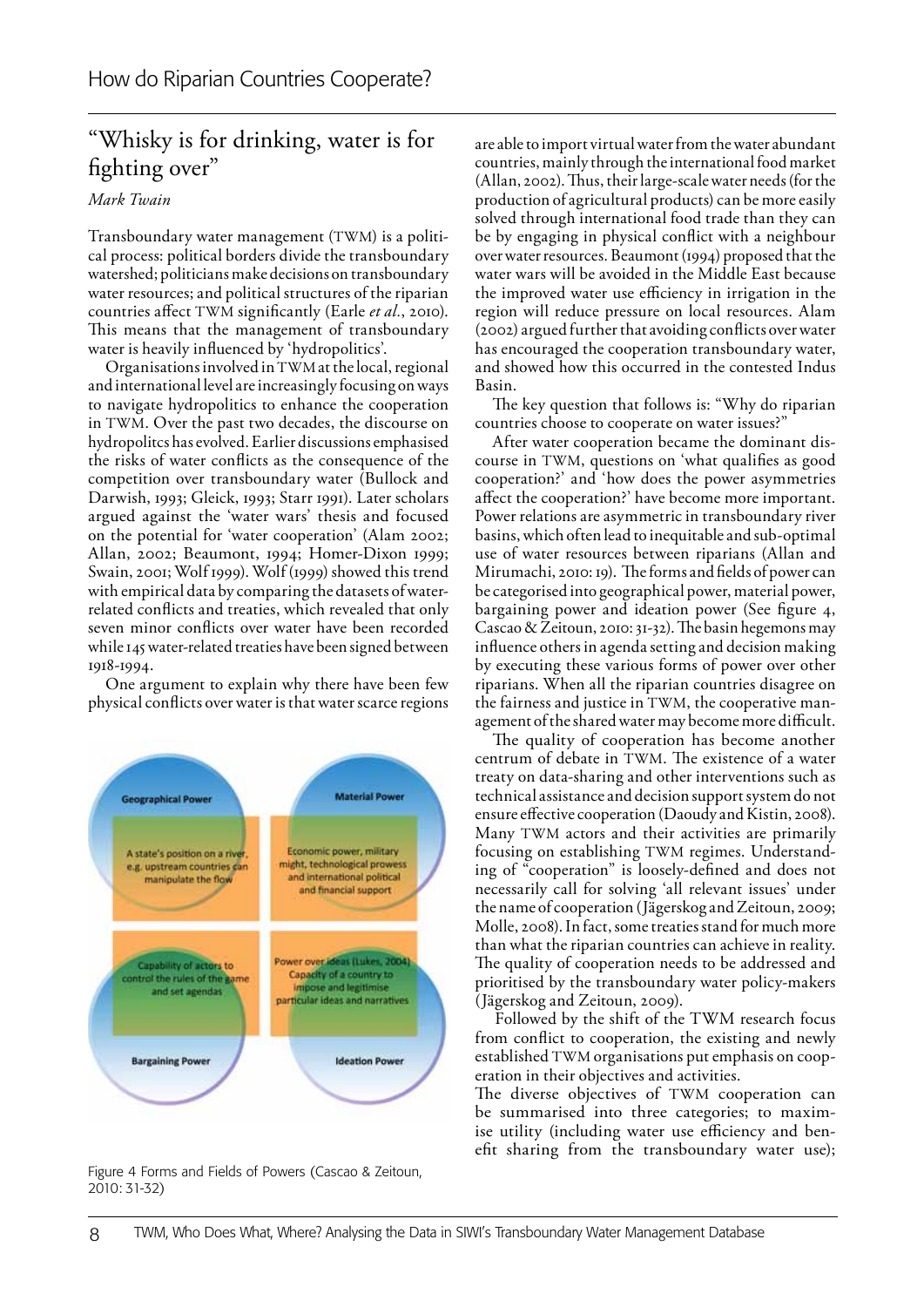to prevent conflicts and improve the regional stability; and to maintain ecological sustainability (figure 5). An actor and a single project/activity can have multiple objectives, or the front-line objectives and the underlying objectives can be mismatching. Thus, the difficulties lie in categorising the objectives of TWM under the principle of mutually exclusive and collectively exhaustive.

*Maximum Utilisation of the Global Common Good*  Water has been taken into consideration as a global common good since the United Nations Conference on the Human Environment held in Stockholm, 1972. TWM cooperation often aims to enhance water supply, water availability, water resource development, and water use efficiency; and these activities have the rationale of maximising utility of the common resource in the utilitarian model. Under the utilitarian model, cooperation among the multilateral actors is the key to stakeholders

reaching the maximum utilisation of common goods (Oye, 1986). Based on the Dublin Principles of 1992, Integrated Water Resource Management (IWRM) applied in TWM promotes better coordinated management in order to maximise economic and social welfare without compromising the ecological sustainability (GWP, 2012). Many actors in TWM promote IWRM to improve water management. Coherent manners in managing water and other important natural resources cannot be overlooked. Handling the basin data modelling and scenario planning are crucial for managing the transboundary waters more effectively. In addition, human and institutional capacity building, for example, is one of the activities that contribute to maximise the effective use of transboundary waters. National governments and transboundary basin organisation officials can benefit from training courses in TWM.

## *Conflict Prevention*

When the TWM discourse shifted from water wars to water cooperation, academia and policy makers began to focus on how to reduce conflict through TWM cooperation (Phillips *et al.,* 2006; UNEP, 2004; Wolf *et al.,* 2005; Zeitoun and Mirumachi, 2008). Conflict prevention aims to foster regional stability and peace through TWM, a good example of this being the From Potential Conflict to Cooperation Potential programme managed by UNESCO's International Hydrological Programme (UNESCO-IHP, 2012). Conflict prevention is one of the main objectives of TWM cooperation and it is connected to the enhancement of the quality of cooperation between the riparian countries. The institutional efforts on building dialogues between riparian countries and providing them with a platform to negotiate are often lacking. A study carried out by WWF and DFID pointed out the absence of



Figure 5 Purpose of TWM Coopreation

institutions that has been mandated to exclusively promote, initiate, facilitate and coordinate transboundary initiatives (WWF *et al.,* 2010: 27). Some TWM actors and activities that promote conflict prevention provide training courses to river basin organisations and national water officials how to raise awareness of decision makers and diplomats about their obligation to respect their citizen's right to water (PCCP, 2003).

## *Maintaining Ecological Sustainability*

Young (1989) argues that the institutional bargaining power of environmental governance can be maximised when all members of the regime are exposed to environmental impact. For example, the on-going UN-led climate change negotiation has been struggling to reach the agreement that is accepted by all emitters. When all the emitters are not the party of the agreement, collective action problem such as free riding can occur. In the case of TWM, solving the environmental problems is most effective when all the riparian countries, polluters and exposed members, participate in the regime. Some TWM cooperation began with solving the transboundary environmental problems such as eutrophication (e.g. the Baltic Sea), water resource depletion (e.g. the Aral Sea) and water pollution (e.g. the Black Sea). The transboundary environmental impact caused by weakly coordinated TWM can damage people's livelihood and the human development of a region. The international environmental NGOs such as IUCN, Wetland International and WWF are actively working to enhance the ecological sustainability through TWM cooperation.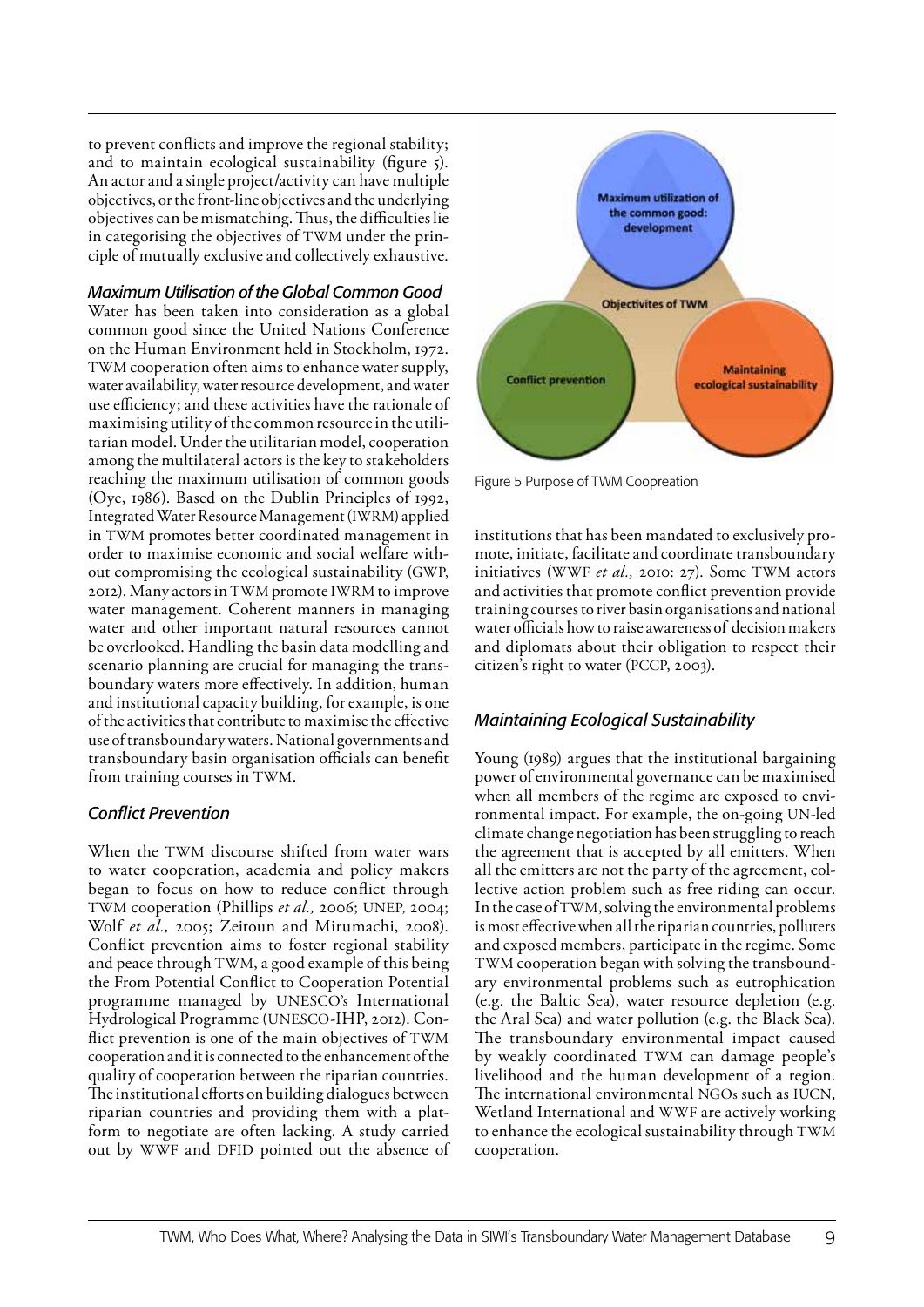#### Box 1. Why capacity building in TWM is needed

Frequently the people placed in charge of managing transboundary waters come from engineering or hydrological backgrounds – skills vital for the successful development of water resources and provision of water services. However, most of these individuals are not equipped with the skills needed to engage in international negotiations and the development of legal frameworks for TWM. Knowledge on international water law, hydropolitics, negotiations, conflict resolution, stakeholder participation and strategic communications is essential to effective TWM. Hence it is important to develop targeted capacity building aimed at the organisations nationally responsible for the management of TB waters. International agreements a state has entered into take precedence over national law, thus the domestic legal framework needs to be brought in-line with international agreements in order to implement the various provisions. As international agreements are implemented at the local level it is important to build capacity amongst actors

at this level – both within various spheres of government (provincial or state, municipal etc) as well as amongst NGOs, civil society, academia and the private sector.

Capacity building initiatives can also address power disparities between states. Typically the more powerful basin state (the hegemon) has greater resources to draw on – including human expertise. They are thus able to dominate and shape the discourse and control the pace and direction of negotiations. By building the capacity of less powerful basin states a contribution is made to allowing them to negotiate more effectively and generally participate in a more meaningful way in joint management frameworks. This "levelling of the players" is a vital first step in correcting power imbalances on a regional and basin level.

Anton Earle Director, Capacity Building, SIWI

## Where are Actors Working?

In the database, 94 actors have been identified from six groups: international financial institutions, intergovernmental organisations, UN agencies, regional economic commissions, international NGOs and transboundary basin organisations.

The number of actors working in each transboundary basin that has been gathered in the database is shown in Table 1.3 The results indicate that the Nile River Basin features the largest range of actors and projects, with 19 actors and 19 currently active projects. The Volta River Basin, with 15 actors and 8 projects, the Mekong River Basin with 12 actors and 13 projects and the Okavango River Basin, with 11 actors and 10 projects, follow as the basins with the highest quantity of TWM activity. The list goes on with the Senegal (10 actors) and the Lake Victoria Basin (10 actors), the Niger (10 actors), the Aral Sea Basin (9 actors) and the Congo-Zaire River Basin (8 actors).

Geographically, 10 out of the 17 basins with the highest quantity of TWM actors and projects are in Africa. Other continents (except North America) have similar numbers of transboundary basins, but Asia and Europe have 5 basins altogether, and South America has 2 basins that rank within the 17 most active basins. According to the International Water Basin Register (2002) by the Oregon State University, the most transboundary rivers and lakes are located in Europe (69 rivers). In Africa, 59 rivers and lakes are identified, and 56 in Asia. In South America and North America, the number

of transboundary rivers and lakes are less (38 in South America and 40 in North America). In this respect, the number of existing basins per continent and the most popular basins for TWM actors are asymmetrical. Some of the TWM projects are connected to the socio-economic development and ecological conservation of the region.

The international development agencies/donors have realised that the key factor of the success in international cooperation projects is meeting the demand of the basin states. In cases where the demand from the region is clear and out-spoken, the international actors seem to be more actively involved (see the example of the Nile Basin Initiative and the Mekong River Commission). Most of the actors that are working on the global level are the UN Agencies. Furthermore, some regional economic organisations are working on regional basis.

In terms of the geographical distribution of transboundary basin organisations/initiatives, Africa also has the most transboundary basin organisations (18 basin organisations), followed by Europe (10), South America (6), Asia (6) and North America (4) (Figure 6).  $4$ 

#### *Regional Differences*

The relatively large number of transboundary basin organisations and initiatives in Africa demonstrates a high regional demand for better transboundary water management. Africa has experienced severe freshwater shortages due to rainfall variability, and insufficient

 $\rm{^{3}}$  The number of actors includes the transboundray basin organisations

<sup>4</sup> Note on the definition of organisations/initiatives in the database: In the database, the narrow definition of organisations is adopted. The broader sense of organisations includes both standing and non-standing organisations, institutions, society and legal mechanism. Yet in this database, the organisations/initiatives that have a mandate to manage the entire basin are included, i.e. the basin organisations/initiatives that are operating in a tributary of the basin are excluded.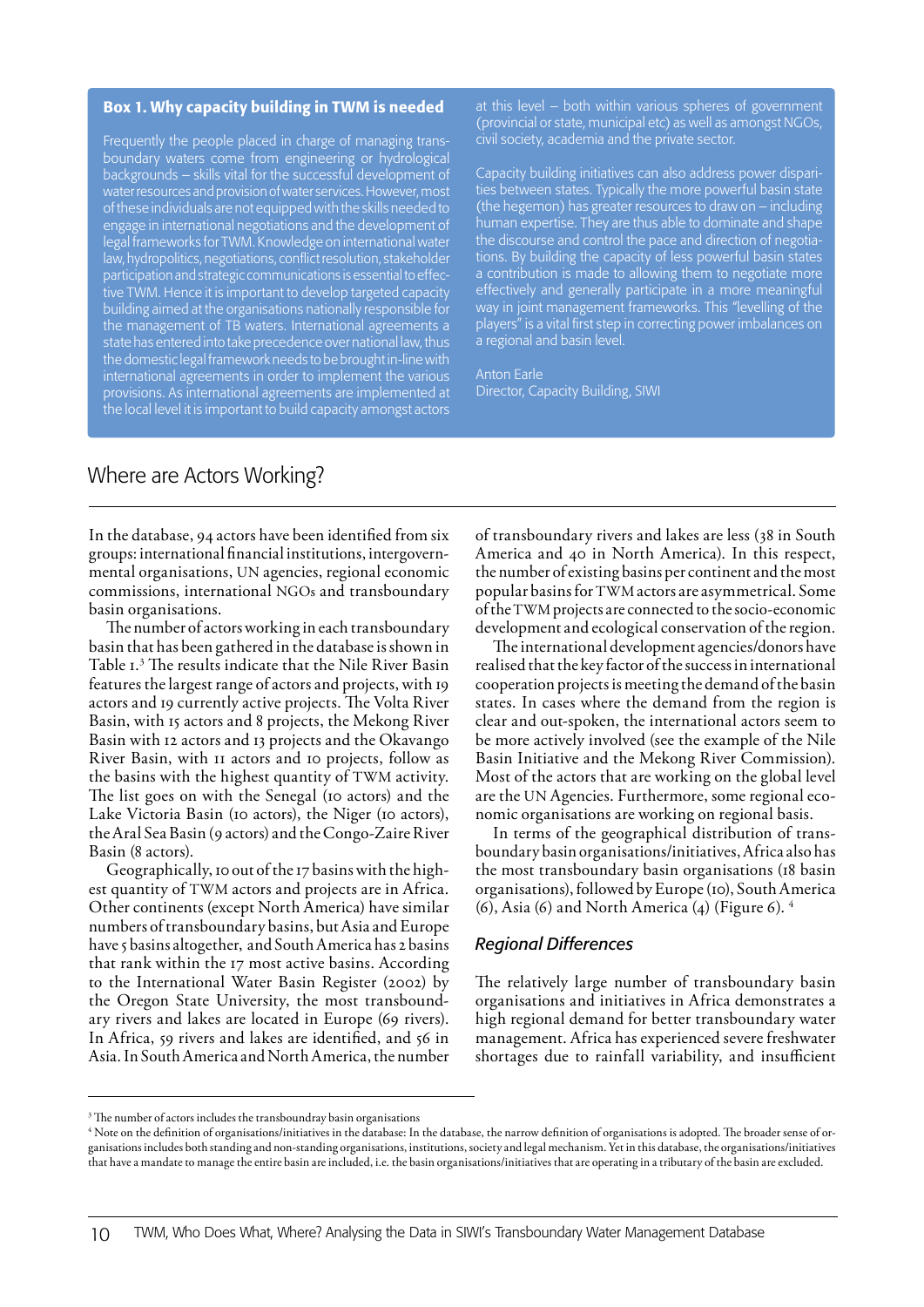infrastructure. The density of transboundary basin organisations in Africa can be interpreted as part of an attempt to tackle these problems. Another factor is the significant influence of the international aid donors in the region. The multilateral dialogues and institution building have been promoted by the international donor community to enhance TWM. Many transboundary basin organisations in Africa receive support from the international aid donors.

In Asia, only 5 transboundary basin organisations have been established. In terms of the number of transboundary rivers, Asia (57) has almost as many as Africa (59) (TFDD International River Basin Register, 2002). The relatively small amount of transboundary basin organisations in Asia also correlates to multilateral cooperation being less common across the continent, where bilateral agreements and cooperation are more prevalent. For example, the Ganges-Brahmaputra-Meghna River Basin has no river-basin wide agreement. Instead, a number of bilateral treaties have been signed in the tributaries of the basin (the Kosi, the Ganges, and the Mahakali River Basin). India and Bangladesh signed an agreement on the water quantity of the Ganges River flow passing the Farakka Barrage in West Bengal in 1996. India and Nepal also signed a treaty on Mahakali River in 1996 regarding water quantity, hydropower and flood control. The development potential of the Ganges-Brahmaputra-Meghna River is immense. In order to realise the potential, the regional perspective needs to be strengthened (Biswas, 2008). The Indus River Basin is a similar case. India and Pakistan has a bilateral treaty covering water quantity, flood control and disaster relief. The agreement does not include other riparian countries or mandates to establish a permanent organisation that is responsible to manage the entire Indus basin.

|                | <b>Transboundary Water</b><br><b>Basins</b> | <b>Type of</b><br><b>Basin</b> | <b>Number of</b><br><b>Actors</b> | <b>Number of</b><br><b>Projects</b> | <b>Geographical location</b>             |
|----------------|---------------------------------------------|--------------------------------|-----------------------------------|-------------------------------------|------------------------------------------|
|                | The Nile River Basin                        | River                          | 19                                | 19                                  | Northern, Eastern and Middle Africa      |
| $\overline{2}$ | The Volta River Basin                       | River                          | 15                                | 8                                   | <b>Western Africa</b>                    |
| 3              | The Mekong River Basin                      | River                          | 12                                | 13                                  | South Eastern and Eastern Asia           |
| $\overline{4}$ | The Okavango River Basin                    | River                          | 11                                | 10                                  | Southern, Eastern and Middle Africa      |
| 5              | The Senegal River Basin                     | River                          | 11                                | 9                                   | Western Africa                           |
| 6              | The Lake Victoria Basin                     | Lake                           | 10                                | $\overline{7}$                      | Eastern Africa                           |
| 7              | The Niger River Basin                       | River                          | 10                                | 6                                   | Western, Northern and Middle Africa      |
| 8              | The Aral Sea and Aral                       | Lake                           | 9                                 | $\overline{4}$                      | Central Asia                             |
|                | Sea Basin                                   |                                |                                   |                                     |                                          |
| 9              | The Congo-Zaire River Basin                 | River                          | 8                                 | 10                                  | Middle, Eastern and Northern Africa      |
| 10             | Northwest Sahara Aquifer                    | Aquifer                        | $\overline{7}$                    | $\overline{7}$                      | Northern Africa                          |
|                | System                                      |                                |                                   |                                     |                                          |
| -              | The Zambezi River Basin                     | River                          | $\overline{7}$                    | $\overline{7}$                      | Southern, Eastern and Middle Africa      |
| 11             | The Sava River                              | River                          | 6                                 | 6                                   | Southern and Western Europe              |
| 12             | The Lake Tanganyika Basin                   | Lake                           | 6                                 | 5                                   | Eastern and Middle Africa                |
| 13             | The Ganges-Brahmaputra-                     | River                          | 6                                 | $\overline{4}$                      | Southern, Eastern and South-Eastern Asia |
|                | Meghna River Basin                          |                                |                                   |                                     |                                          |
| 14             | The Kura-Araks River Basin                  | River                          | 6                                 | $\overline{4}$                      | Eastern Europe, Western and Central Asia |
| 15             | The Amazon River Basin                      | <b>River</b>                   | 6                                 | 3                                   | South America                            |
|                | The Rio de la Plata River<br>Basin          | River                          | 6                                 | 3                                   | South America                            |

Table 1 Number of TWM Actors by Basins (top 15 in the list)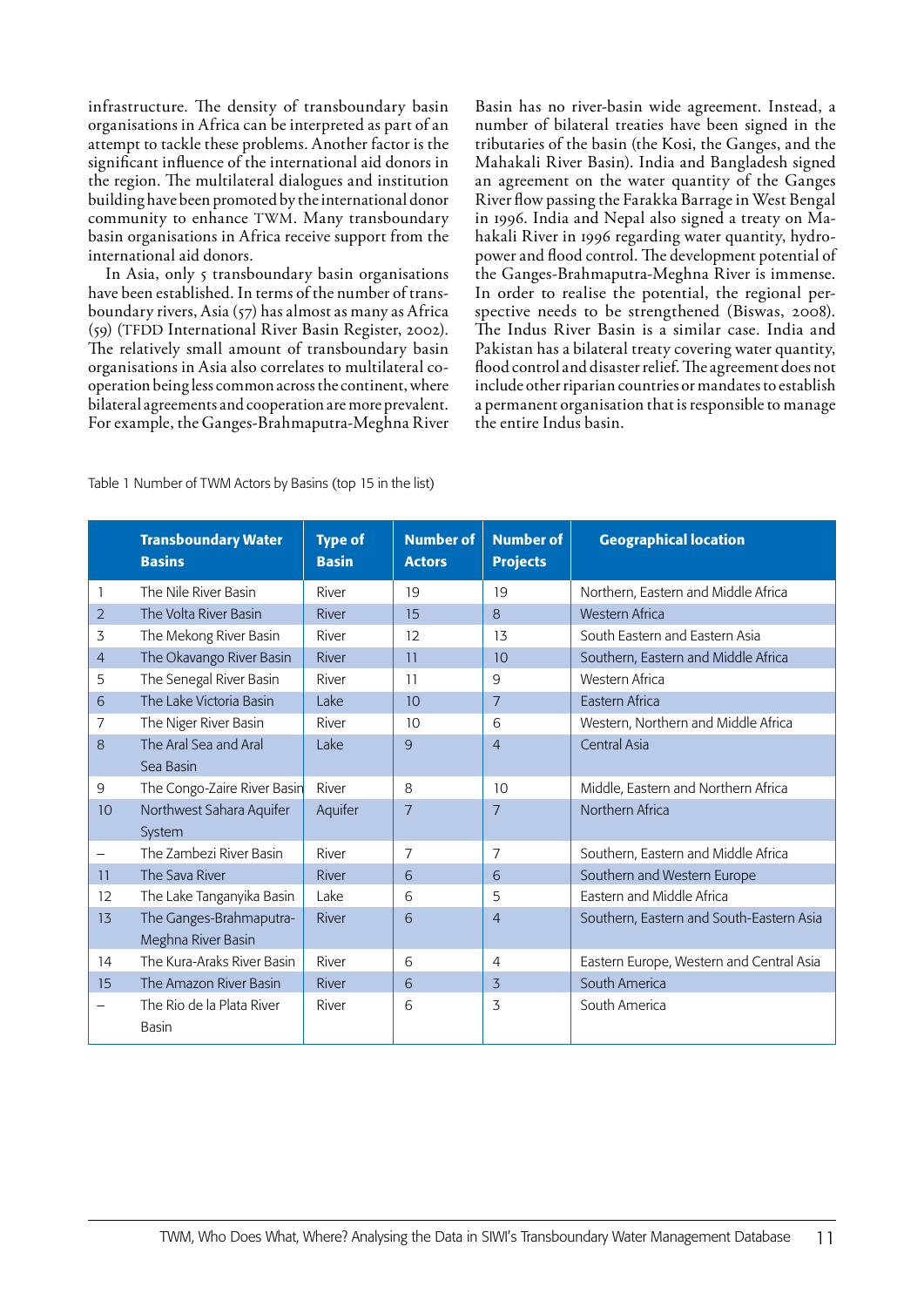

Figure 6 Number of Transboundary Basin Organisations by Continents

## *Which Basin Types Receive More Attention?*

Transboundary lakes and aquifers seem to receive less attention from TWM actors than river basins. Only three lakes and only one aquifer are presented in the list of the top 15 most active TWM basins (table 1). According to the database, there are TWM actors working on 96 projects in the transboundary river basins (table 2). By comparison, only 29 actors are working on the transboundary lakes and 15 actors on the transboundary aquifers. There are 64 large marine ecosystems (LME) worldwide, but among the TWM actors, only three are working in the LMEs. There are several possible reasons for this disparity. TWM cooperation on transboundary river basins has been developed for many decades; the global assessments and resource mobilisations have been formalised up to certain level. Work on other types of transboundary basins, such as lakes and aquifers, is still in infancy (See the case of transboundary aquifers: Puri and Aureli, 2005).

Table 2 Number of Actors and Projects by Types of Transboundary Water Basins

| <b>ACTIVITIES SPREAD ACROSS BASIN TYPES</b> |               |                 |  |  |  |
|---------------------------------------------|---------------|-----------------|--|--|--|
| <b>BASIN TYPE</b>                           | <b>ACTORS</b> | <b>PROJECTS</b> |  |  |  |
| LME                                         | 4             | $\mathcal{P}$   |  |  |  |
| Lakes                                       | 27            | 26              |  |  |  |
| <b>Rivers</b>                               | 69            | 96              |  |  |  |
| Aquifers                                    |               | 21              |  |  |  |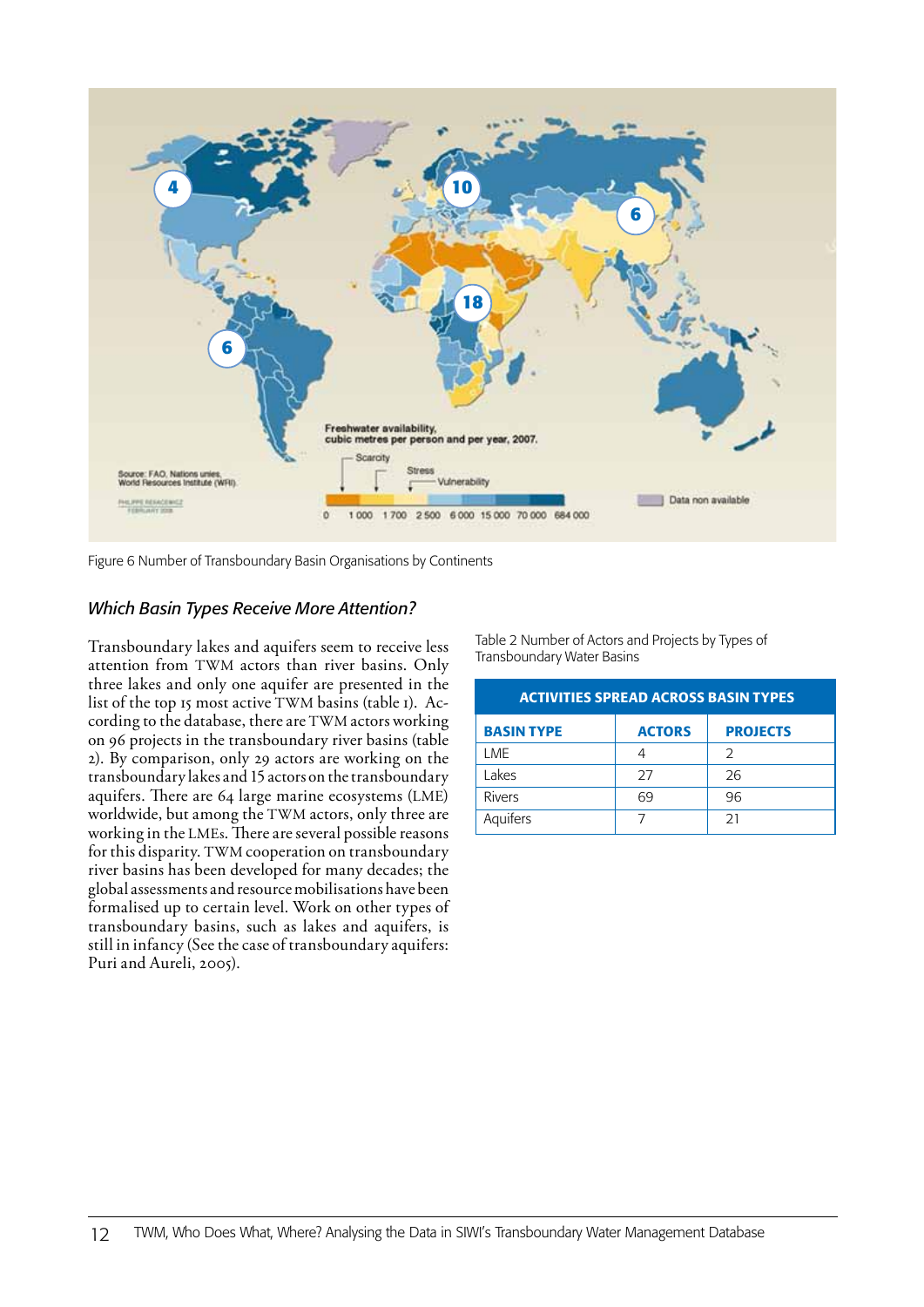Based upon the information gathered to date in the database, this paper analyses the actors and their projects and tools within the most active transboundary basins: The Nile, the Volta and the Mekong River Basin.

## *The Nile Basin*

#### Total Area: 3,031,700 km2

Riparian Countries: Burundi, Central African Republic, Democratic Republic of the Congo, Egypt, Eritrea, Ethiopia, Kenya, Rwanda, South Sudan, Sudan, Uganda, United Republic of Tanzania.

Transboundary Basin Organisation: Nile Basin Initiative. Involved Actors: African Development Bank (AfDB), Centre for Environment and Development for the Arab Region and Europe (CEDARE), Community of Sahel – Saharan States (CEN-SAD), Economic and Social Commission for western Asia (ESCWA), Economic Commission for Africa (UNECA), Food and Agriculture Organisation (FAO), Global Environment Facility (GEF), Intergovernmental Authority on Development (IGAD), International Water Management Institute (IWMI), Nile Basin Initiative (NBI), Sahara and Sahel Observatory (OSS), Southern African Development Community (SADC), UNEP-DHI Centre for Water and Environment, UNESCO's Institute for Water Education (UNESCO-IHE), United Nations Development Programme (UNDP), United Nations Environment Programme (UNEP), Water Governance Facility at SIWI (WGF), World Bank.

The Nile Basin is a working place for the most TWM actors. The conflict of interests among the 10 riparian countries has a long history that continues to evolve, and is a major regional issue with global ramifications. At present, the Nile Basin is facing political challenges. Six of the upstream countries (Burundi, Ethiopia, Kenya, Rwanda, Tanzania and Uganda) have signed the Cooperative Framework Agreement (CFA). Egypt and Sudan have deferred to the current CFA arguing that it is not recognising their water rights and uses as the old agreements from 1929 and 1959.

The Nile Basin Initiative (NBI) is an intergovernmental organization with 10 member states (Burundi, DR Congo, Egypt, Ethiopia, Kenya, Rwanda, South Sudan, Sudan, Tanzania and Uganda) and 1 observer (Eretria). NBI was created to assist the member states in identifying and preparing investment project within the Nile. Contributions from the member states and several multilateral and bilateral donors are supporting NBI financially. The contentious CFA is part of NBI's regional institution to govern the Nile Basin. NBI aims to achieve its goals through its Shared Vision Programme, Strategic Action Programme and the Subsidiary Action Programme.



Figure 7 Map of the Nile Basin (satellite image by NASA)

Three international financial organisations including the Global Environment Facility (GEF), the African Development Bank (AfDB) and the World Bank are active in the Nile Basin. GEF and the World Bank focus on promoting regional cooperation and security while the African Development Bank provides capacity building to enhance integrated water resource management for national officials (but not exclusively within the Nile Basin). Although GEF and the World Bank have a similar goal to promote cooperation in the river basin, their activities have different emphasis. Both GEF and the World Bank work closely with the NBI to provide financial and technical support. GEF supported the Nile Transboundary Environmental Action Programme under the NBI's Shared Vision Programme. The role of international financial organisations in the Nile Basin is to act as financial supporters of the projects for other actors and various programmes/projects of NBI.

Among the UN organisations, UN Environment Programme (UNEP), UN Development Programme (UNDP), UNESCO-IHE and the Food and Agriculture Organisation (FAO) of United Nations are active in the Nile Basin. UNEP is especially leading the area of climate change through policy intervention, technology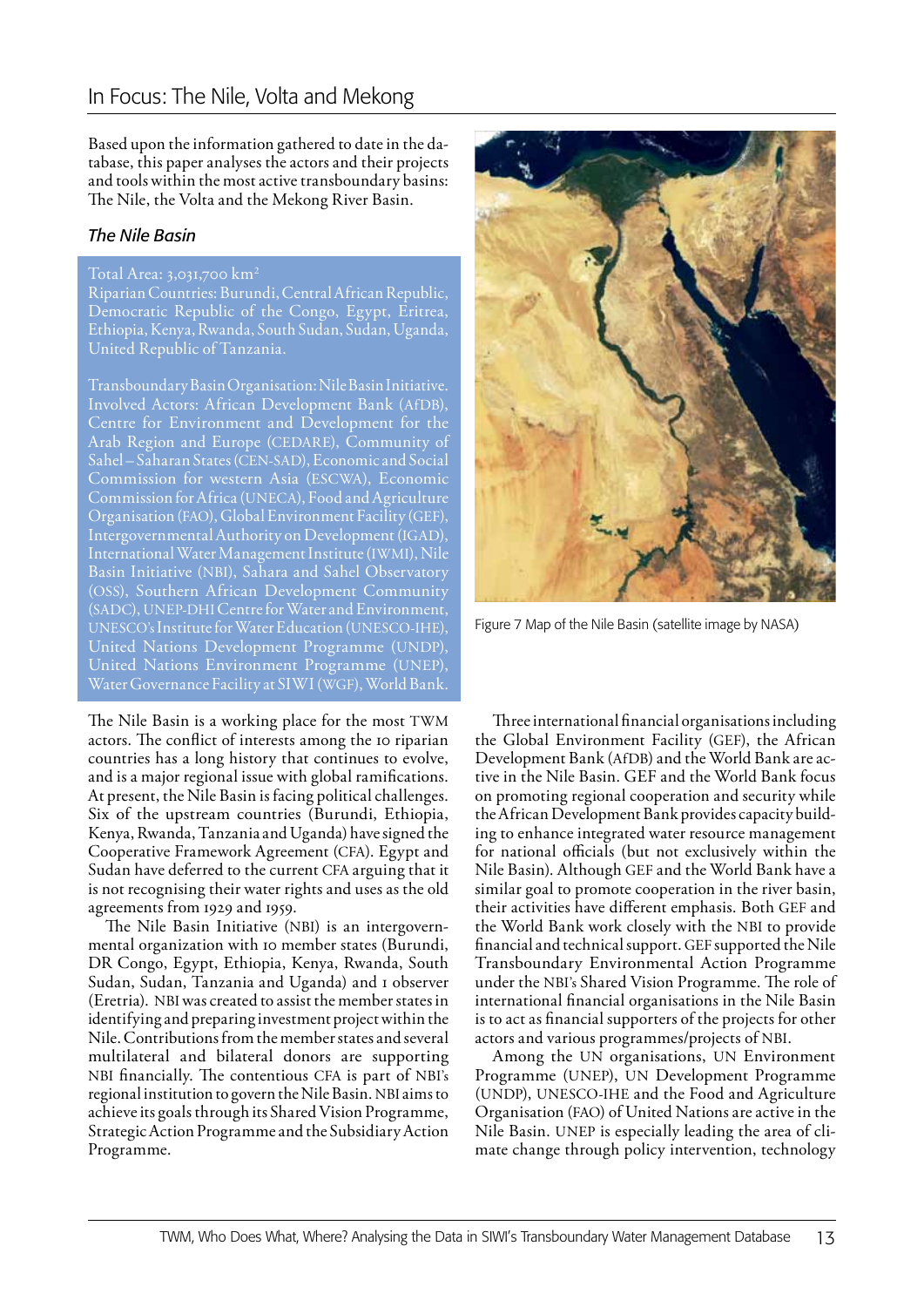transfer and investment in key infrastructures. UNEP has worked closely with NBI. UNEP and UNESCO-IHE have been participating in Regional Climate Modelling of the Nile Basin Project. Another UN related organisation is the Sahara and Sahel Observatory (OSS) that was established under the UN Convention to Combat Desertification (UNCCD). FAO's Water Development and Management Unit enhances water use efficiency and productivity. UNDP has been working in the area of capacity building, advocacy, research and financial support in TWM.

Several regional organisations including the UN Economic and Social Commission for Western Asia (ES-CWA), UN Economic Commission for Africa (UNECE), Southern African Development Community (SADC) and Community of Sahel – Saharan States (CEN- SAD) are active in the Nile Basin. ESCWA, UNECE and SADC provide institutional and human capacity building to the member states. UNECE also provides technical support to the member states and the River Basin Organisations. SADC conducts work on regional water resource planning and development, infrastructure development and water governance. CEN-SAD supports other regional organisations by offering them a discussion point and providing them information on transboundary waters in the region.

In 2012, 19 projects are on-going in the Nile Basin. Some projects target the Nile Basin exclusively but others work with several basins including the Nile. Most projects are conducted by a lead organisation and its partners provide support in the specialised areas. Among the 19 projects in the Nile Basin, a majority provide technical support in terms of information management and capacity building. Within information management, most support is given to the management of the basin's hydrological data. A number of projects intend to enhance TWM decision-making through modelling and scenario planning on water allocation. Capacity building projects mainly focus on institutional development targeting national water management ministries and transboundary basin organisations. Acting as a platform for networking and discussion appear to be an important aspect of the capacity building activities. There are some projects that are focusing on the nexus between the climate change and water. Few projects seem to focus on legal frameworks, conflict resolution and ecosystem conservation.

## *The Volta River Basin*

Total area of basin: 412,800 km2

Riparian countries: Burkina Faso, Ghana, Togo, Mali, Benin and Ivory Coast

Transboundary Basin Organisation: Volta Basin Authority

Actors: African Ministers' Council on Water (AMCOW), Community of Sahel – Saharan States (CEN-SAD), Economic Commission for Africa (UNECA), Economic Community of West African States (ECOWAS), EU Water Initiative (EUWI), Global Environment Facility (GEF), Global Water Partnership (GWP), Green Cross International, International Union for Conservation of Nature (IUCN), International Water Management Institute (IWMI), Stockholm Environment Institute (SEI), UNEP-DHI Centre for Water and Environment, United Nations Development Programme (UNDP), United Nations Environment Programme (UNEP), Volta Basin Authority.

The Volta River Basin is shared by Benin, Burkina Faso, Côte d'Ivoire, Ghana, Mali and Togo. It lies in the semi-humid to semi-arid region in West Africa, which has seen changes in the climate in recent years that have led to a shortened growing season and more erratic rainfall (GLOWA, 2009). Most of the river's water is used for irrigation and hydropower generation (Gao and Margolies, 2009). The Volta Basin Authority (VBA) was created by the six riparian countries in 2006. VBA incudes all the riparian countries and its mandate is to promote the integration of IWRM in basin management and the development of joint projects and works. Further institutional development of VBA is necessary for achieving its mandates and objectives.

At present, 15 actors are presented in the Volta River Basin, representing the various actor groups included in the database: international financial institutions (GEF), regional organisations (Community of Sahel, UNECA & ECOWAS), intergovernmental initiatives (AMCOW & EUWI), UN agencies (UNDP, UNEP & UNEP-DHI) and international NGOs (Green Cross International, IUCN, IWMI & SEI).

The number of projects that are identified in the database (7 projects) is proportionally smaller than that of the Nile (19 projects). Similar to the Nile Basin, technical assistance (information and data sharing) and capacity building were identified as the most common work areas. Among the small number of samples, promoting stakeholder participation is the most notable work area by the actors in the Volta. Some projects noted stakeholder participation as a component of their activities. There are two projects that focus on ecological conservation. GEF is financing a comprehensive project that promotes the ecological sustainability, capacity building and stakeholder participation. IUCN operates a project that focuses on ecological sustainability by reforestation and rehabilitation of a small reservoir.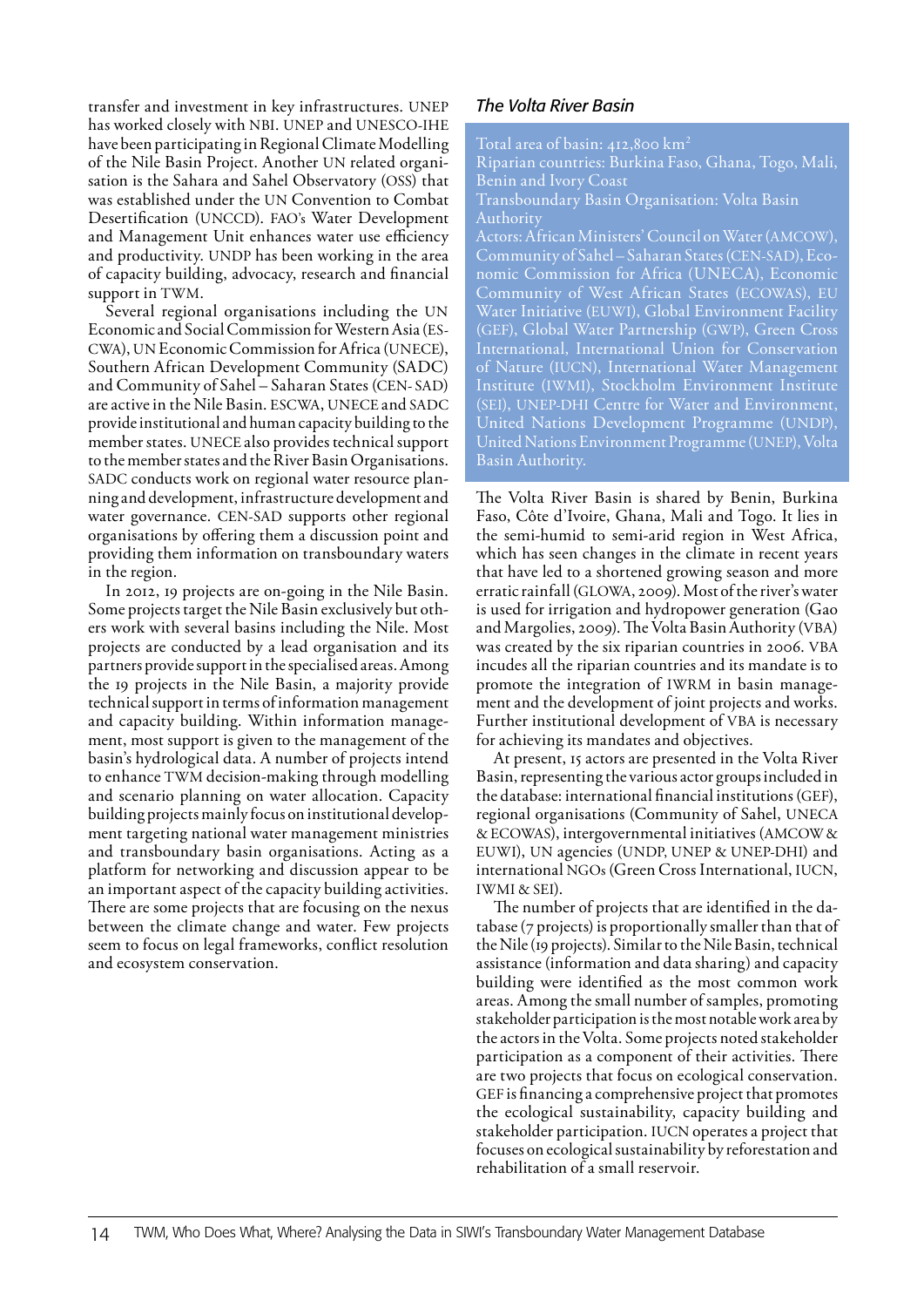

Figure 8 Map of the Volta River Basin (by University of Bonn)

### *The Mekong River Basin*

Total basin area: 787,800 km<sup>2</sup> Riparian Countries: China, Myanmar, Vietnam, Lao PDR, Thailand and Cambodia Transboundary basin organisation: Mekong River Commission Actors: Asian Development Bank (ADB), Association

of Southeast Asian Nations (ASEAN), Conservation Asia and Pacific (ESCAP), International Union for Conservation of Nature (IUCN), International Water Management Institute (IWMI), Stockholm Environment Institute (SEI), United Nations Environment Programme (UNEP), United Nations University (UNU), World Bank and World Wildlife Fund (WWF).

The Mekong River Basin is comprised of six riparian countries, with China and Myanmar located upstream and Vietnam, Lao PDR, Thailand and Cambodia located downstream. The history of TWM cooperation in the Mekong River Basin can be traced back to 1960s, when the Mekong Committee was formed. Although the 1995

Mekong Agreement signed by the downstream countries declares 'basin-wide' management, the upstream countries, China and Myanmar, have not signed the agreement. The 1995 Mekong Agreement affirms the possibility of extending the signatories of the agreement to the other riparian countries. Hence, in theory, the membership of the Mekong River Commission (MRC) can be extended to the entire basin in the future. Since 1996, China and Myanmar have been participating in the MRC Dialogue Meetings as dialogue partners. Due to the limited participation of the upstream countries, the actors' geographical work area is mainly focused on the lower part of the Mekong Basin.

From the database, 11 actors conducting work on the Mekong are identified. Half of them are international NGOs (Figure 10). These international NGOs are mainly focusing on the environmental issues (IUCN, WWF, Conservation International, International Water Management Institute and the Stockholm Environment Institute).5 However, the projects implemented by the NGOs are not only limited to the promotion of ecological sustainability. For example, IUCN is active in running a project to raise awareness and to open up dialogue with the upstream countries. Another interesting fact is that most of the projects within the Mekong River Basin are implemented by MRC. Compared to the examples of the Nile and the Volta, a larger portion of projects concentrate on providing support to the transboundary basin organisation, MRC. The transboundary basin organisations also focus more on the legal framework and dialogues/negotiations. This may be explained by the relatively wide range of activities under the MRC, including IWRM, stakeholder participation, ecological sustainability, information management, modeling and scenario planning as well as climate change adaptation and mitigation.

 Institutional capacity building and stakeholder participation are actively promoted within projects of the actors working in the Mekong. In terms of information management, the activities in the Mekong River Basin are not only limited to standardising and sharing data and information but also work to disseminate this information to decision-makers. IWRM is promoted by the transboundary basin organisation and other actors not only in their projects but also in the overall planning stage (e.g. Basin Development Plan Project by MRC, see MRC, 2011).

<sup>&</sup>lt;sup>5</sup> It is noted that the local NGOs that are active in the Mekong River Basin are not currently included in the database. The further development of the database can widen the range actors.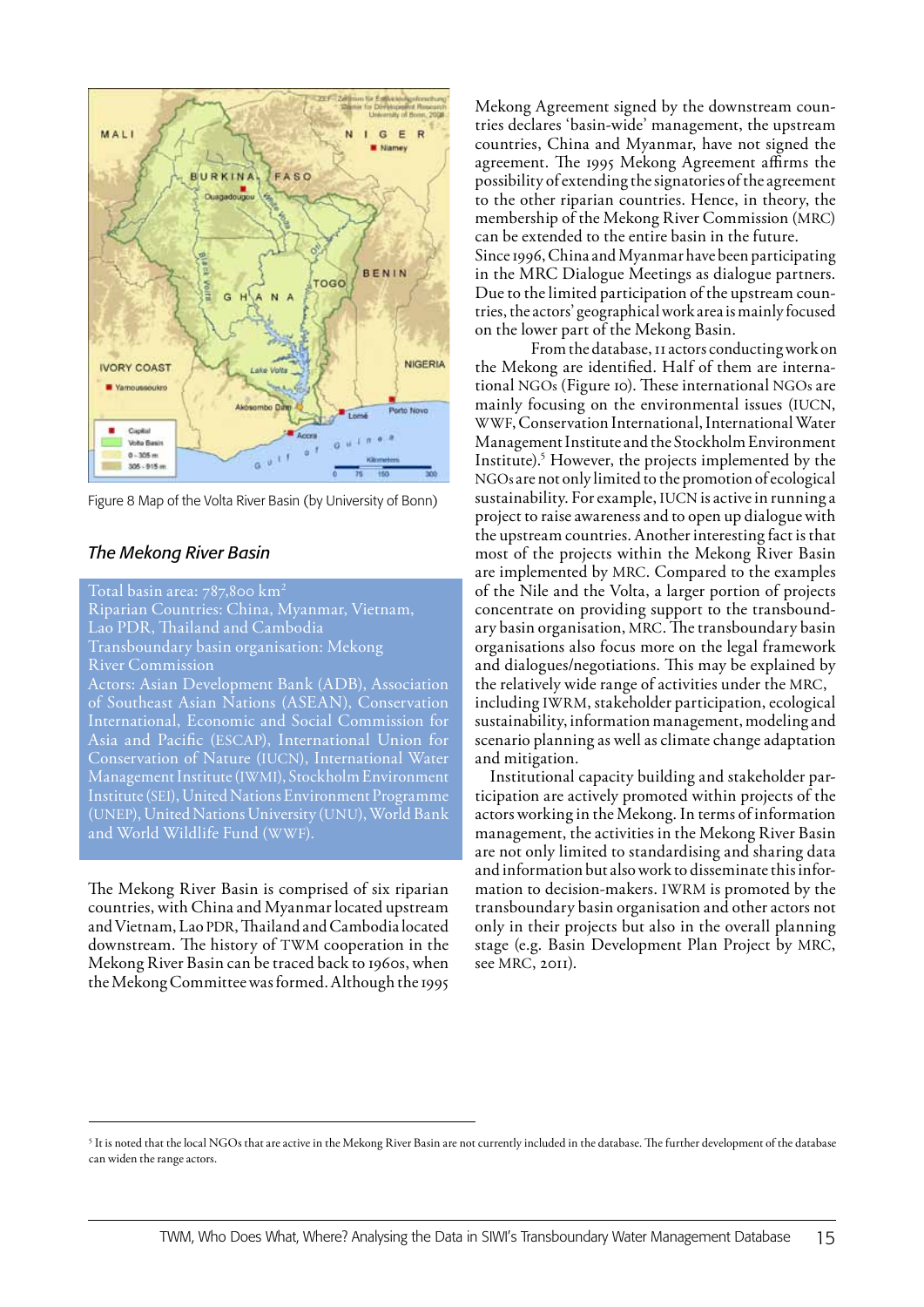

Figure 9 Map of the Mekong River Basin (by United Nations)

## *Comparing the Nile, Volta and Mekong Basins*

According to SIWI's database, the composition of the actors varies between the basins (figure 7). In the Nile Basin, UN agencies and international NGOs are prominent actors. The presence of intergovernmental organisations and regional organisations is also strong. Three out of the four major international development banks and financial organisations (AfDB, ADB, World Bank and GEF) are represented. The strong presence of the UN agencies and international financial organisations reflect the clear demand for international support within the Nile Basin. The international NGOs are working as facilitators and experts in the basin to support the implementation of the projects.

From the case of the Volta Basin, the legal framework has been settled by the establishment of Volta Basin Authority. However the number of projects is significantly lower (7 projects) and the support from the international financial institutions appears to be less than it could potentially be. The international NGOs' activities in the Volta cannot be clearly identified from the database.

The Mekong River Basin has a long history of TWM cooperation and attracts a large number of actors. The MRC has strong institutional capacity and has been successful in planning, initiating and implementing projects in the basin.





<sup>6</sup> "Regional Organisations" include the UN Economic Commissions and Communities.

 $^7\,$  Transboundary Basin Organisations are not included in counting for the figure.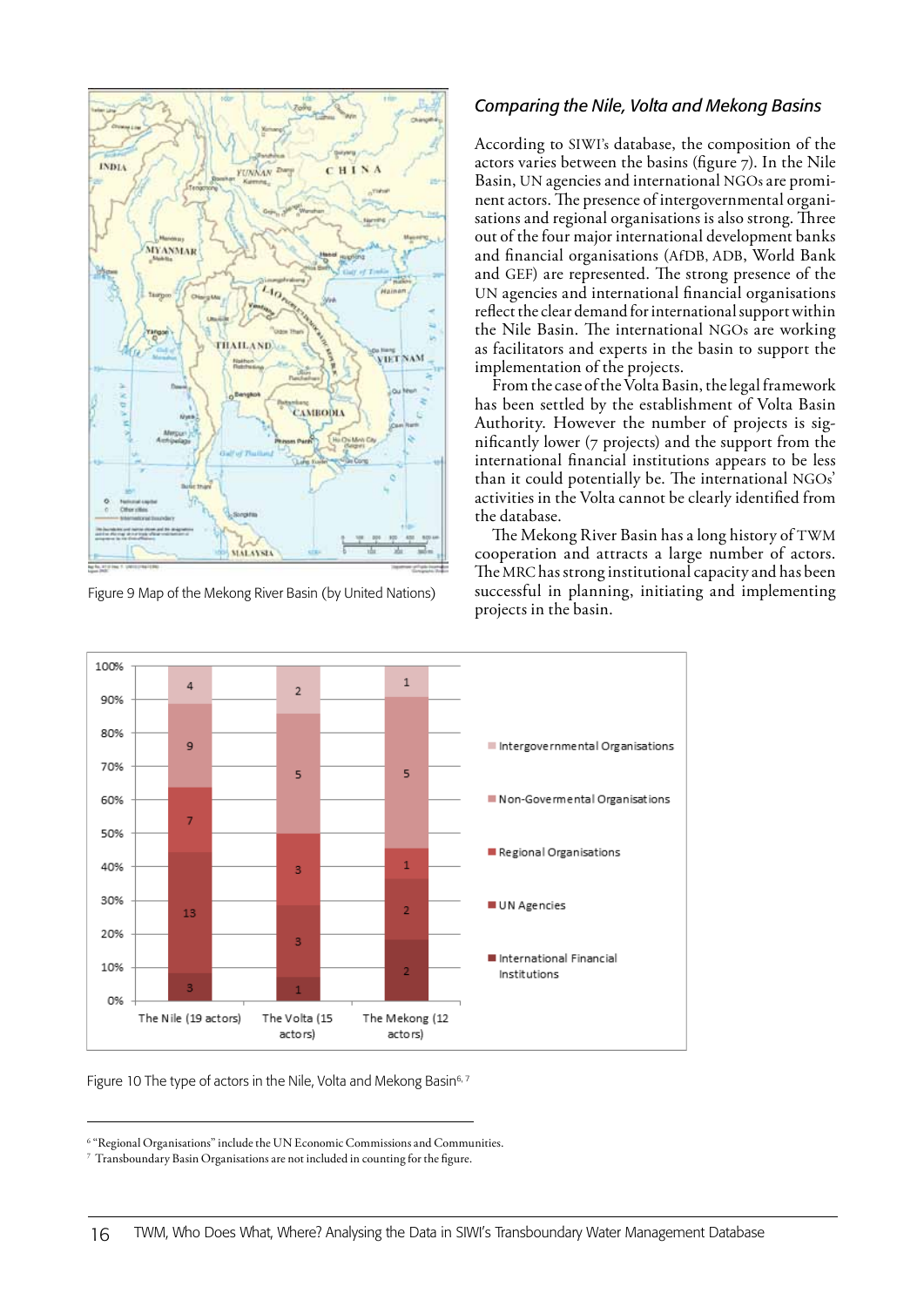There is a wide range of TWM tools promoted by the actors. The study has mapped all recommendations made by the actors in the database that have been shared through reports, databases, portals and toolboxes. Reports share more explicit recommendations while databases generally share supporting river basin data i.e. water demand, climate, hydrology, population, land use.

Many of the actors support transboundary basin organisations through technical assistance and capacity building. Actors also provide different tools aimed to support TWM, often in the form of publications. Most of the tools developed are broad and cover several aspects of TWM. The most common are tools providing information on how to construct legal frameworks. Many recommendations are based on case studies with associated lessons learned based on project experiences. The target group is often broad, defined as "practitioners and stakeholders working with TWM". Most of the tools developed are broad and cover several aspects of TWM. Global Water Partnership is a prime example of an actor providing a range of tools on various subjects through its toolbox. This toolbox contains policy briefs, technical briefs and perspective papers as well as huge sections of case studies and references in each tool. More specifically it provides information on water policies, legal frameworks, financing, institutional capacity building and water management.

The figure below shows the thematic focus of the recommendations provided by the various actors. Among the categories, tools providing basin data and information on how to construct legal frameworks are most common. Most of the basin data is provided by RBOs and aims to support capacity building within member states

and their own organisation. These tools are limited to specific basins, although they might be useful for other actors outside the river basin. FAO's information system on water and agriculture AQUASTAT provides similar information on a global scale. AQUASTAT monitors and reports on water resources and agricultural water use in member countries and contains information on climate, dams, river sediment yields, water related investments and more. Some actors also share recommendations on IWRM, financing and institutional development. Stakeholder involvement, conflict resolution, ecosystem management, project information are other topics with relatively good coverage while less recommendations are available on public/private partnerships, water resource assessments and scenario planning.

Interactive tools from which different scenarios can be analysed provide useful insights for decision-makers and water-managers. They illustrate the potential impacts and uncertainties of different choices and decisions. Such tools can also be adapted to different contexts since input data is replaceable. This study only found two such tools; SIWI's TWO Analysis and Stockholm Environment Institute's Water Evaluation and Planning system (WEAP). The TWO Analysis is a methodology for optimising benefits for development and economic growth and clarifies trade-offs in developing transboundary water resources. The TWO framework helps stakeholders understand both opportunities and trade-offs in four key areas: hydropower and power trading, primary water use in agriculture, urban growth and industry, and environmental and ecosystem services. WEAP is a model-building tool, used to create simulations of water demand, supply, runoff, evapotranspiration, infiltration,



crop irrigation requirements, in-stream flow requirements, ecosystem services, groundwater and surface storage, reservoir operations, and pollution generation, treatment, discharge and in-stream water quality, all under scenarios of varying policy, hydrology, climate, land use, technology and socio-economic factors.

Figure 11 Thematic focus of the TWM tools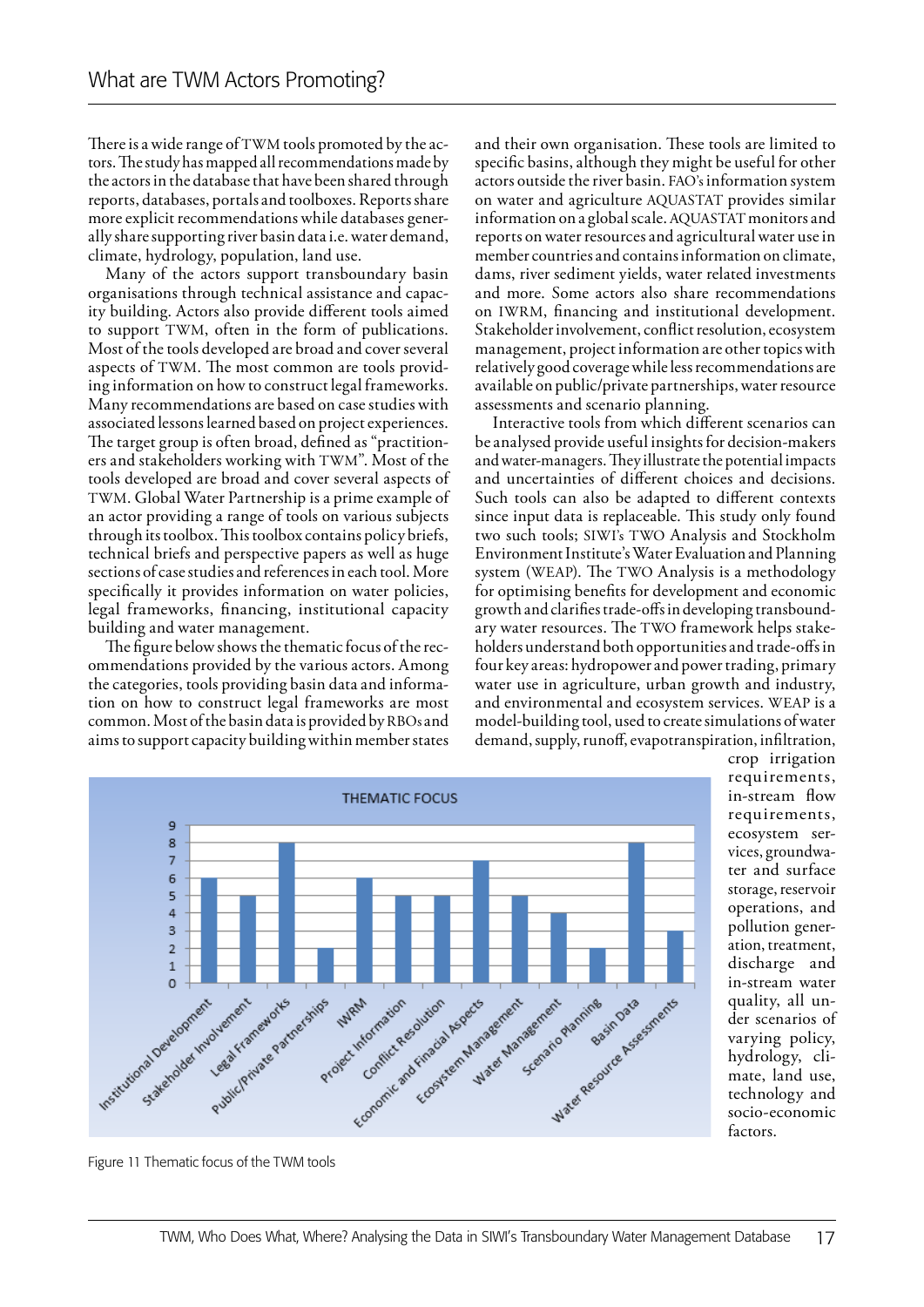The report shows that more actors working with transboundary water issues focus their efforts on Africa than anywhere else. Of the ten basins with the largest amount of active TWM actors, only one is located outside Africa. Furthermore, most activities are located in transboundary rivers, while other types of transboundary basins, such as aquifers and large marine ecosystems, receive little attention from TWM professionals. The three basins that receive most attention by the actors are the Nile, the Volta and the Mekong River Basin.

The analysis of these three basins shows that the primary objective behind most of the actor's activities is the maximum utilisation of the common good (utilitarian approach). A wide range of technical assistance to the transboundary organisation is one example. Technical assistance to the information management, including standardising the basin data, information sharing and hydrological modelling of the basin, are the most commonly activities in the case studies. The utilitarian approach ensures such basic elements of TWM are applied to enhance the water use efficiency and to development the water resources more effectively. Capacity building is applied as an instrument of improving the utilisation of the transboundary waters. The large demand for capacity building in TWM is represented in the high relative number of TWM projects and actors.

In the Nile River Basin, it is indicated that the support for establishing the legal framework and gathering elementary basin data is still strongly needed to the transboundary basin organisation and national government entities. Majority of projects in the Nile are focusing on the information management and capacity building activities that do not necessarily trigger the controversial debates around TWM. Gathering hydrological data and making it available is one of the basic elements of the effective water management. In the Volta River Basin, actors and projects focusing on stakeholder participation and ecological sustainability seem to prevail compared to the Nile and Mekong River Basin.

Activities to maintain ecological sustainability are more prominent in the Mekong River Basin, where the information management has been successful and the strong institutional capacity of the transboundary basin organisation, MRC, has provided leadership. The various ecological sustainability concerns – such as ecological conservation, water quality, fisheries and transboundary environmental impact assessment – feature strongly in MRC's activities. Conflict prevention activities are not as prevalent in practice as they are in the academic literature on transboundary waters.

These findings are based on the current state of the database and new interesting findings may be found as the database continues to expand, as the number and type of actors increases. There is also potential to develop search functions and other features to provide a more 'user-friendly' interface. By doing so, the hope is that through the database contribute to improved coordination, cooperation and learning between actors working with TWM and provide insights into new opportunities to address knowledge gaps that can lead to more informed decision-making on transboundary waters.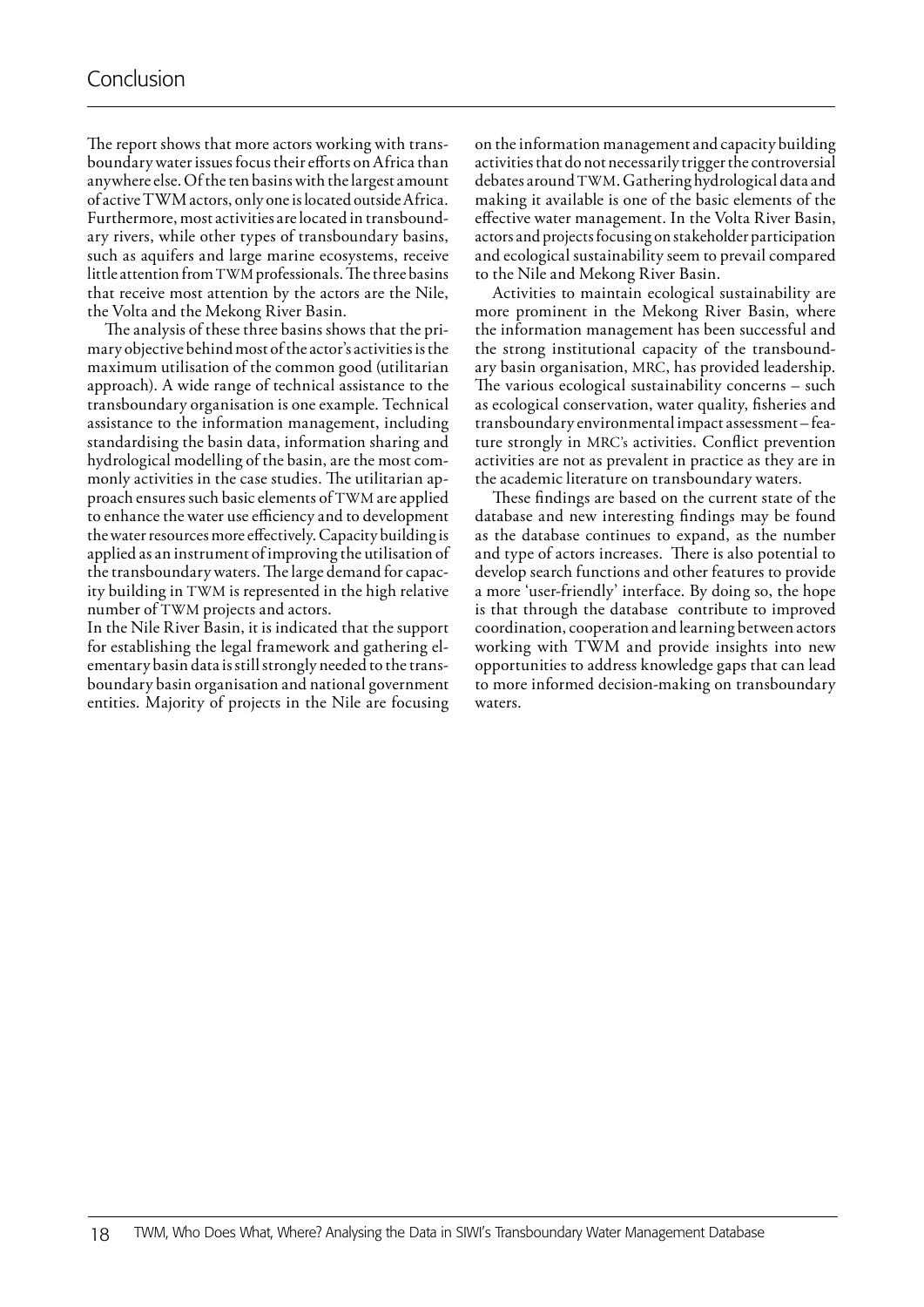Alam, Undala Z. (2002) 'Questioning the Water Wars Rationale: A Case Study of the Indus Waters Treaty', The Geographical Journal, 168 (4), 341-53.

Allan, J. A. (2002) 'Hydro-Peace in the Middle East: Why no Water Wars? A case study of the Jordan River Basin, SAIS Review, 22 (2), 255-72.

Allan, J. A. and Mirumachi, N. (2010) Why Negotiate? Asymmetric Endownments, Asymmetric Power and the Invisible Nexus of Water, Trade and Power that Brings Apparent Water Security, in Transboundary Water Management: Principles and Practice, edited by Earle, A., Jägerskog, A. and Öjendal, J. Earthscan.

Beaumont, Peter (1994) 'The myth of water wars and the future of irrigated agriculture in the Middle East', International Journal of Water Resources Development, 10  $(I)$ , 9-21.

Biswas, A. K. (2008) Management of Ganges-Brahmaputra-Meghna System: Way Forward, in Management of Transboundary Rivers and Lakes Water Resources Development and Management. Springer.

Bullock, J. and Darwish, A. (1993) Water Wars: Coming Conflicts in the Middle East (London: St Dedmundsbury Press).

Cascao & Zeitoun (2010) Power, Hegemony and Critical Hydropolitics in Transboundary Water Management Principles and Practice, edited by Earle, A., Jägerskog, A. and Öjendal, J.. Earthscan.

Daoudy, M. and Kistin, E. (2008) Beyond Water Conflict: Evaluating the Effects of International Water Cooperation. Paper prepared for the 49th annual Conference of the International Studies Association, San Francisco, 26-29 March 2008.

Earle, A., Jägerskog, A. and Öjendal, J. (2010) Transboundary Water Management: Principles and Practice. Earthscan.

Gao, Y & Margolies, A (2009) Transboundary Water Governance in the Volta River Basin, Tufts University.

Gerlak, A. K. (2007) Regional water governance and institutional arrangements around transboundary waters. Paper presented at the annual meeting of the International Studies Association 48th Annual Convention: Politics, Policy and Responsible Scholarship. Chicago, IL: ISA (28 February-3 March).

Giordano, M. A. and Wolf, A. (2003) 'Sharing waters: Post-Rio international water management', Natural Resources Forum 27 (2), 163-171.

Gleick, Peter H. (1993) 'Water and Conflict: Fresh Water Resources and International Security', International Security, 18 (1), 79-112.

GLOWA (2009) The Volta River Basin, Centre for Development Research (ZEF): University of Bonn, URL: www. glowa-volta.de/volta\_basin.html [Accessed 2012-06-19].

GWP (2012) What is IWRM, Global Water Partnership: Stockholm, URL: www.gwp.org/en/The-Challenge/ What-is-IWRM/ [Accessed 2012-06-10].

Homer-Dixon, T. (1999) 'The myth of global water wars', Forum International Committee of the Red Cross (Geneva), 10-13.

IWLEARN (2012) International Waters Learning Exchange & Resource Network, Global Environmental Facility. URL: www.iwlearn.net, [Accessed 2012-06-18].

Jägerskog, A. and Zeitoun, M. (2009) Getting Transboundary Water Right: Theory and Practice for Effective Cooperation. Report Nr. 25. SIWI, Stockholm.

Jägerskog, A., J. Granit, A. Risberg, W. Yu (2007) "Transboundary Water Management as a Regional Public Good. Financing Development – An Example from the Nile Basin", Report Nr. 20, SIWI, Stockholm

Molle, F. (2008) Nirvana Concepts, Narratives and Policy Models: Insights from the Water Sector. Water Alternatives 1(1): 131-156.

MRC (2011), Main Report of the Assessment of Basin-Wide Development Scenarios, Mekong River Commission.

Nicol, A., van Steenbergen, F. (2001) Transboundary Water Management as an International Public Good, Development Financing 2000 Study 2001:1, Stockholm: for the Swedish Ministry for Foreign Affairs.

Oye, K. (1986) 'Explaining cooperation under anarchy: Hypotheses and strategies. In Cooperation under Anarchy', ed. Oye, Princeton: Princeton University Press.

PCCP (2003) Water Security and Peace: A synthesis of studies prepared under the PCCP-Water for Peace process, complied by William J. Cosgrove, UNESCO: Paris.